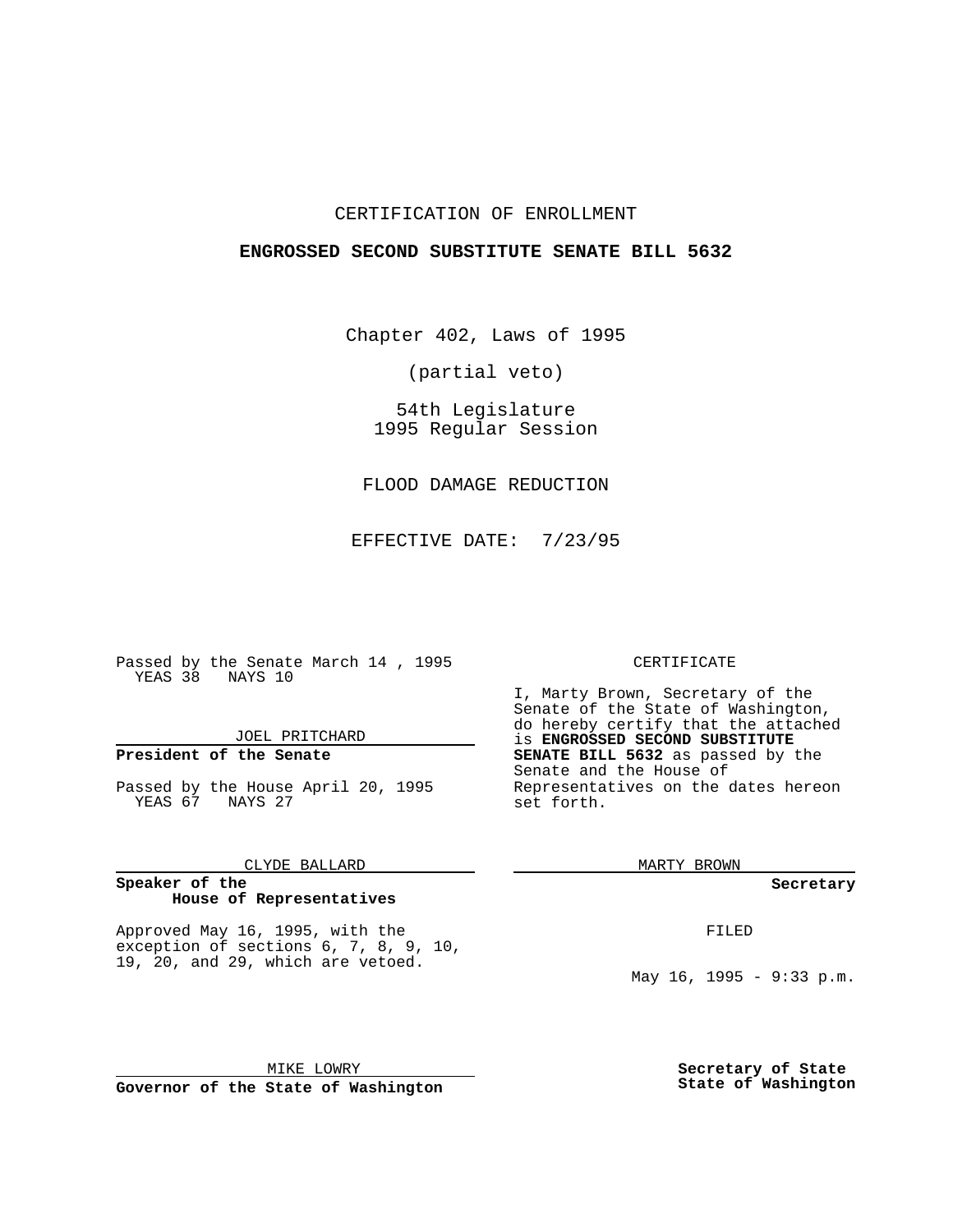## **ENGROSSED SECOND SUBSTITUTE SENATE BILL 5632** \_\_\_\_\_\_\_\_\_\_\_\_\_\_\_\_\_\_\_\_\_\_\_\_\_\_\_\_\_\_\_\_\_\_\_\_\_\_\_\_\_\_\_\_\_\_\_

\_\_\_\_\_\_\_\_\_\_\_\_\_\_\_\_\_\_\_\_\_\_\_\_\_\_\_\_\_\_\_\_\_\_\_\_\_\_\_\_\_\_\_\_\_\_\_

Passed Legislature - 1995 Regular Session

#### **State of Washington 54th Legislature 1995 Regular Session**

**By** Senate Committee on Ways & Means (originally sponsored by Senators A. Anderson, Drew, Owen, Hargrove, Swecker, Morton, Hale, Haugen, Finkbeiner, Strannigan, Moyer, Palmer, Johnson, Quigley and Rasmussen)

Read first time 03/06/95.

 AN ACT Relating to flood damage reduction; amending RCW 36.70A.060, 36.70A.070, 36.70A.170, 43.21C.020, 75.20.100, 75.20.103, 75.20.130, 79.90.150, 79.90.300, 85.38.200, 86.15.030, 86.15.050, 86.15.160, 86.26.105, 90.58.180, 86.12.200, 90.58.030, and 47.28.140; adding new sections to chapter 75.20 RCW; adding a new section to chapter 79.90 RCW; adding a new section to chapter 43.17 RCW; adding a new section to chapter 86.26 RCW; creating new sections; repealing RCW 79.90.325; and declaring an emergency.

BE IT ENACTED BY THE LEGISLATURE OF THE STATE OF WASHINGTON:

 NEW SECTION. **Sec. 1.** The legislature finds that river and stream systems can threaten public and private property during flood events. River systems react in different ways: When some rivers flood, they 13 scour; others fill in by sediment deposition. The legislature further finds that when placing or removing organic debris in a river that scours, it may be appropriate to place more debris for fish habitat; if it is a river that deposits sediments and tends to fill in then it may be appropriate to remove deposits to create some deeper pools and a better flow pattern, that will help fish habitat as well as lessen flood danger. The legislature therefore declares that reducing flood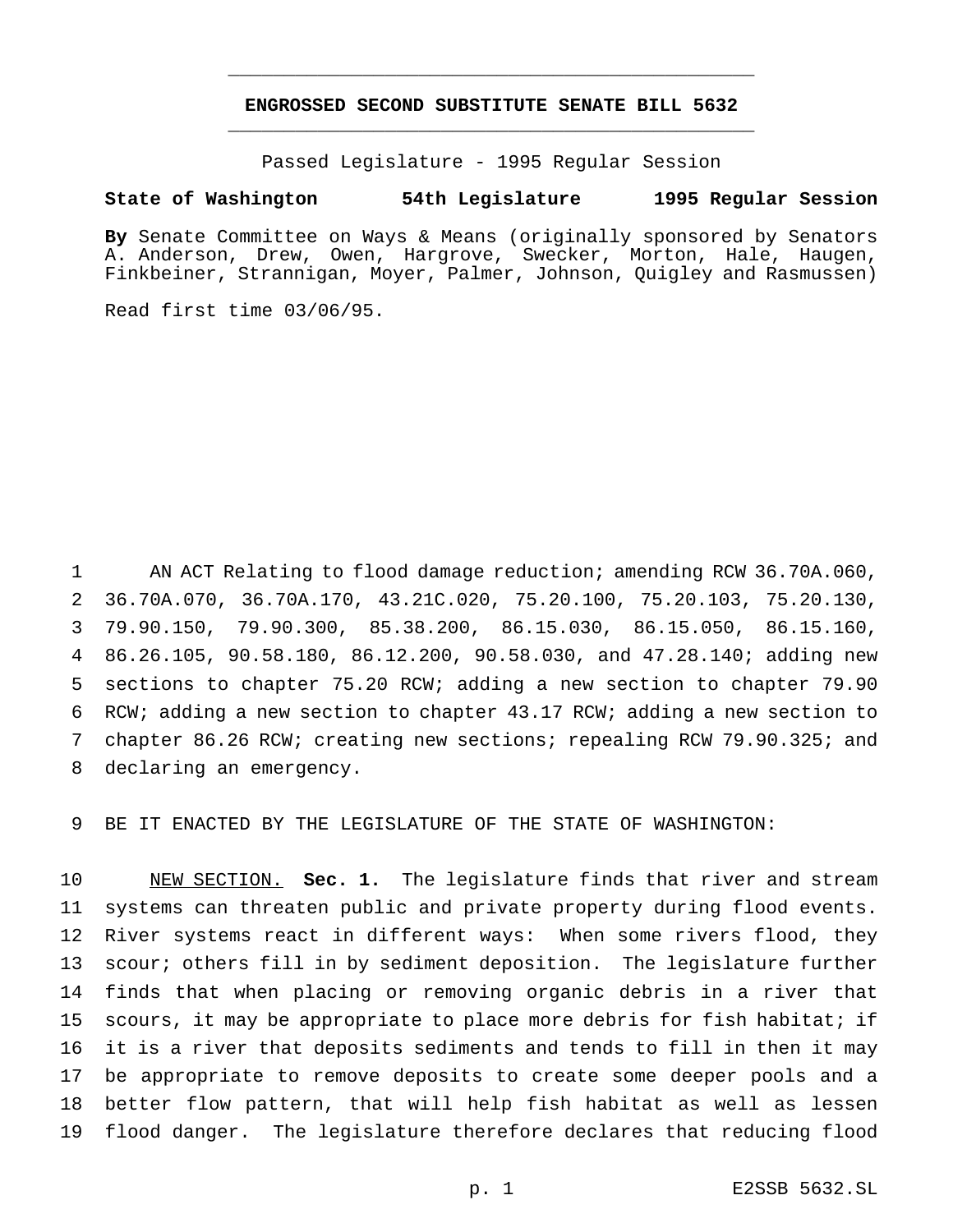damage through the use of structural and nonstructural projects is in the public interest and that it is the duty of the state to assist in funding flood control projects. Structural and nonstructural projects include but are not limited to: Streambank stabilization, river channel maintenance, land use restrictions, land buy-outs, flood easements, and emergency notification. The legislature further declares that counties be given the flexibility to make those decisions that are best for their particular rivers, rather than prescribe or constrain local government to the point where they cannot manage their different types of rivers. The legislature further declares that local governments should coordinate flood planning and flood projects so that the projects do not cause flooding in other areas. Counties and cities are encouraged to coordinate using watershed planning areas to provide consistent planning throughout a water's course.

 **Sec. 2.** RCW 36.70A.060 and 1991 sp.s. c 32 s 21 are each amended to read as follows:

 (1) Each county that is required or chooses to plan under RCW 36.70A.040, and each city within such county, shall adopt development regulations on or before September 1, 1991, to assure the conservation of agricultural, forest, and mineral resource lands designated under RCW 36.70A.170. Regulations adopted under this subsection may not prohibit uses legally existing on any parcel prior to their adoption and shall remain in effect until the county or city adopts development regulations pursuant to RCW 36.70A.120. Such regulations shall assure that the use of lands adjacent to agricultural, forest, or mineral resource lands shall not interfere with the continued use, in the accustomed manner and in accordance with best management practices, of these designated lands for the production of food, agricultural products, or timber, or for the extraction of minerals. Counties and cities shall require that all plats, short plats, development permits, and building permits issued for development activities on, or within three hundred feet of, lands designated as agricultural lands, forest lands, or mineral resource lands, contain a notice that the subject property is within or near designated agricultural lands, forest lands, or mineral resource lands on which a variety of commercial activities may occur that are not compatible with residential development for certain periods of limited duration.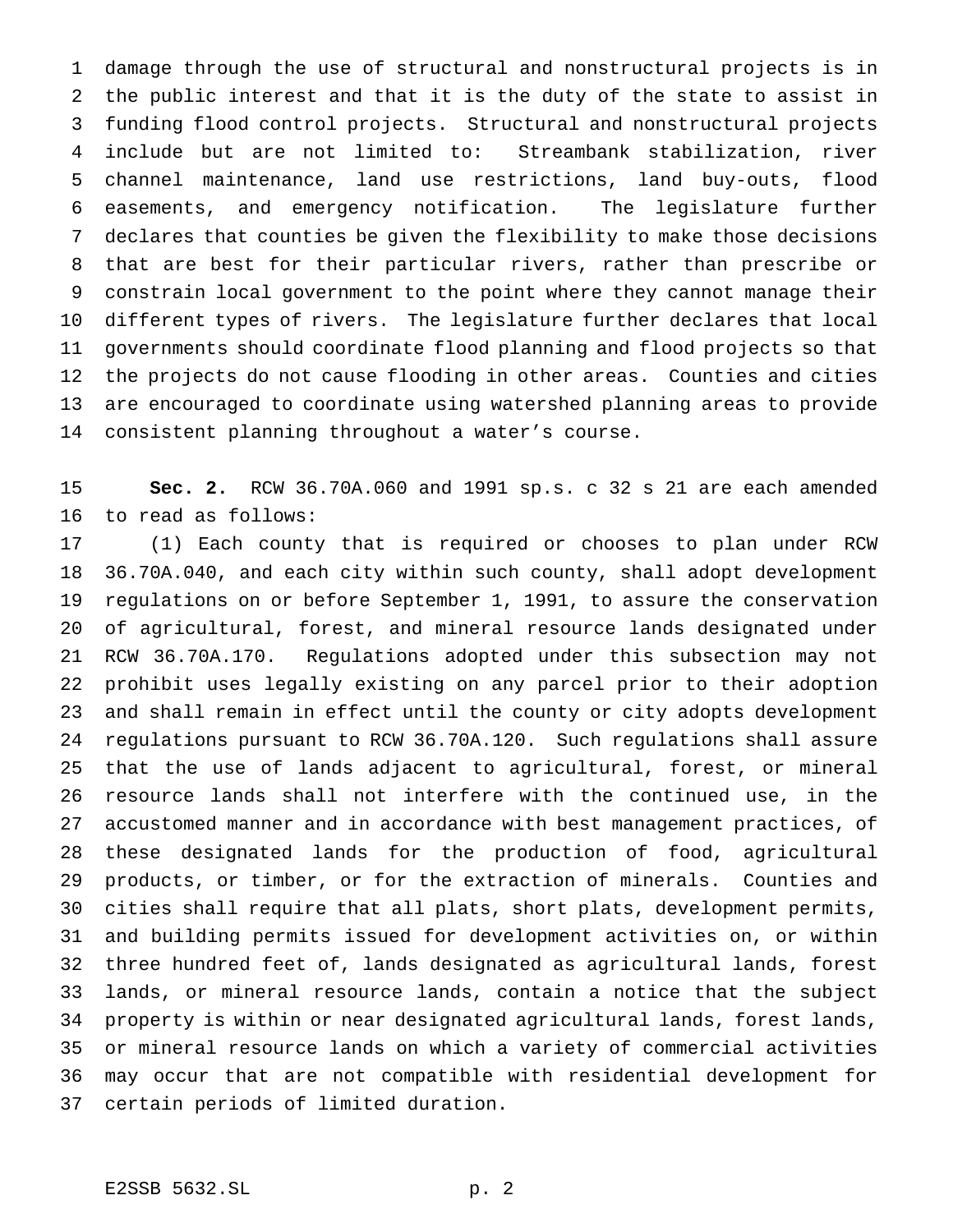(2) Each county and city shall adopt development regulations that protect critical areas that are required to be designated under RCW 36.70A.170. For counties and cities that are required or choose to plan under RCW 36.70A.040, such development regulations shall be adopted on or before September 1, 1991. For the remainder of the counties and cities, such development regulations shall be adopted on or before March 1, 1992.

 (3) Such counties and cities shall review these designations and development regulations when adopting their comprehensive plans under RCW 36.70A.040 and implementing development regulations under RCW 36.70A.120 and may alter such designations and development regulations to insure consistency.

 (4) Forest land and agricultural land located within urban growth areas shall not be designated by a county or city as forest land or agricultural land of long-term commercial significance under RCW 36.70A.170 unless the city or county has enacted a program authorizing transfer or purchase of development rights.

 (5) All development regulations developed under this section shall 19 be consistent with the comprehensive flood control management plan 20 adopted by the county under RCW 86.26.105.

 **Sec. 3.** RCW 36.70A.070 and 1990 1st ex.s. c 17 s 7 are each amended to read as follows:

 The comprehensive plan of a county or city that is required or chooses to plan under RCW 36.70A.040 shall consist of a map or maps, and descriptive text covering objectives, principles, and standards used to develop the comprehensive plan. The plan shall be an internally consistent document and all elements shall be consistent 28 with the future land use map, and the comprehensive flood control 29 management plan adopted by the county under RCW 86.26.105. A comprehensive plan shall be adopted and amended with public participation as provided in RCW 36.70A.140.

 Each comprehensive plan shall include a plan, scheme, or design for each of the following:

 (1) A land use element designating the proposed general distribution and general location and extent of the uses of land, where appropriate, for agriculture, timber production, housing, commerce, industry, recreation, open spaces, public utilities, public facilities, and other land uses. The land use element shall include population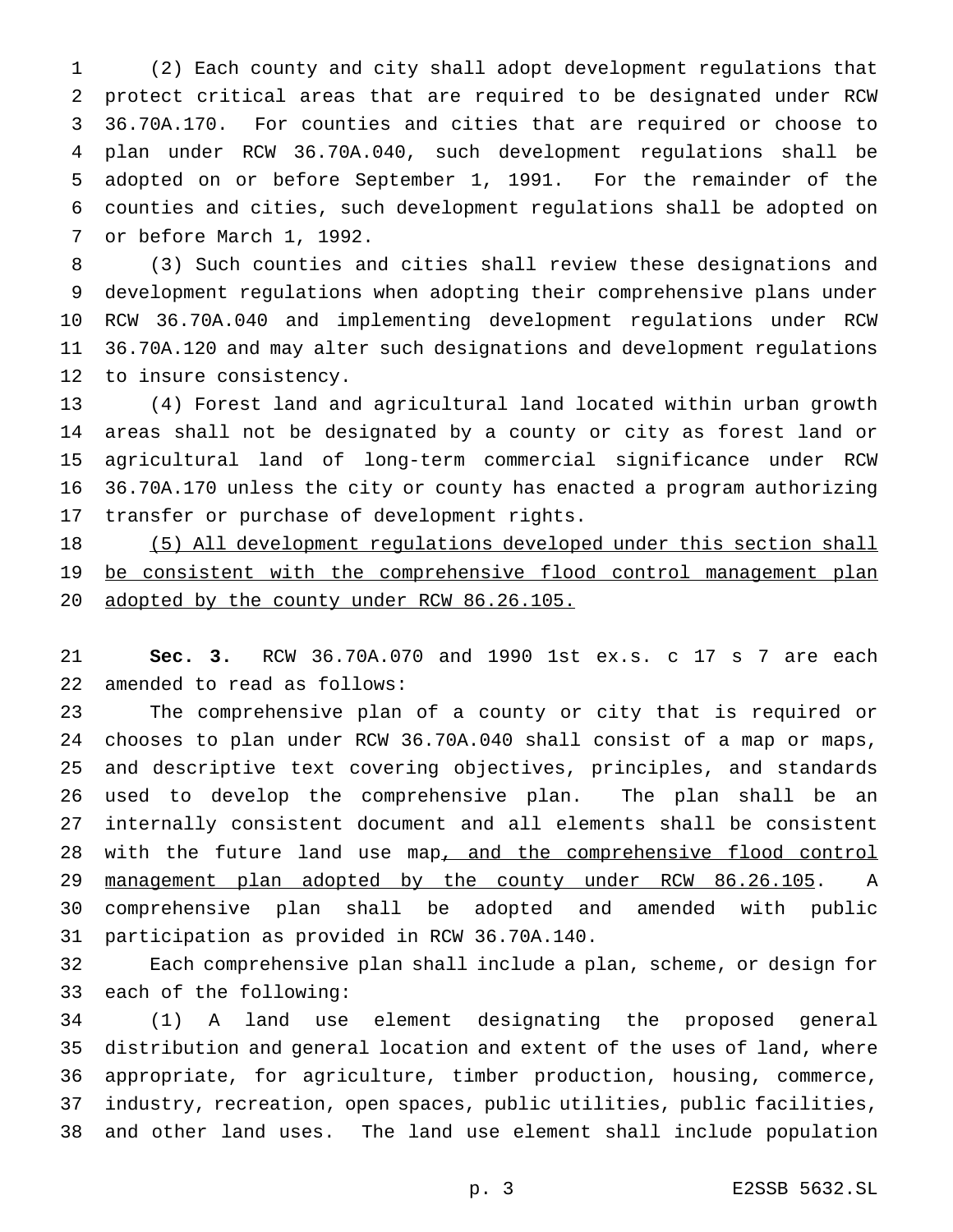densities, building intensities, and estimates of future population growth. The land use element shall provide for protection of the quality and quantity of ground water used for public water supplies. Where applicable, the land use element shall review drainage, flooding, and storm water run-off in the area and nearby jurisdictions and provide guidance for corrective actions to mitigate or cleanse those discharges that pollute waters of the state, including Puget Sound or waters entering Puget Sound.

 (2) A housing element recognizing the vitality and character of established residential neighborhoods that: (a) Includes an inventory and analysis of existing and projected housing needs; (b) includes a statement of goals, policies, and objectives for the preservation, improvement, and development of housing; (c) identifies sufficient land for housing, including, but not limited to, government-assisted housing, housing for low-income families, manufactured housing, multifamily housing, and group homes and foster care facilities; and (d) makes adequate provisions for existing and projected needs of all economic segments of the community.

 (3) A capital facilities plan element consisting of: (a) An inventory of existing capital facilities owned by public entities, showing the locations and capacities of the capital facilities; (b) a forecast of the future needs for such capital facilities; (c) the proposed locations and capacities of expanded or new capital facilities; (d) at least a six-year plan that will finance such capital facilities within projected funding capacities and clearly identifies sources of public money for such purposes; and (e) a requirement to reassess the land use element if probable funding falls short of meeting existing needs and to ensure that the land use element, capital facilities plan element, and financing plan within the capital facilities plan element are coordinated and consistent.

 (4) A utilities element consisting of the general location, proposed location, and capacity of all existing and proposed utilities, including, but not limited to, electrical lines, telecommunication lines, and natural gas lines.

 (5) Counties shall include a rural element including lands that are not designated for urban growth, agriculture, forest, or mineral resources. The rural element shall permit land uses that are compatible with the rural character of such lands and provide for a variety of rural densities.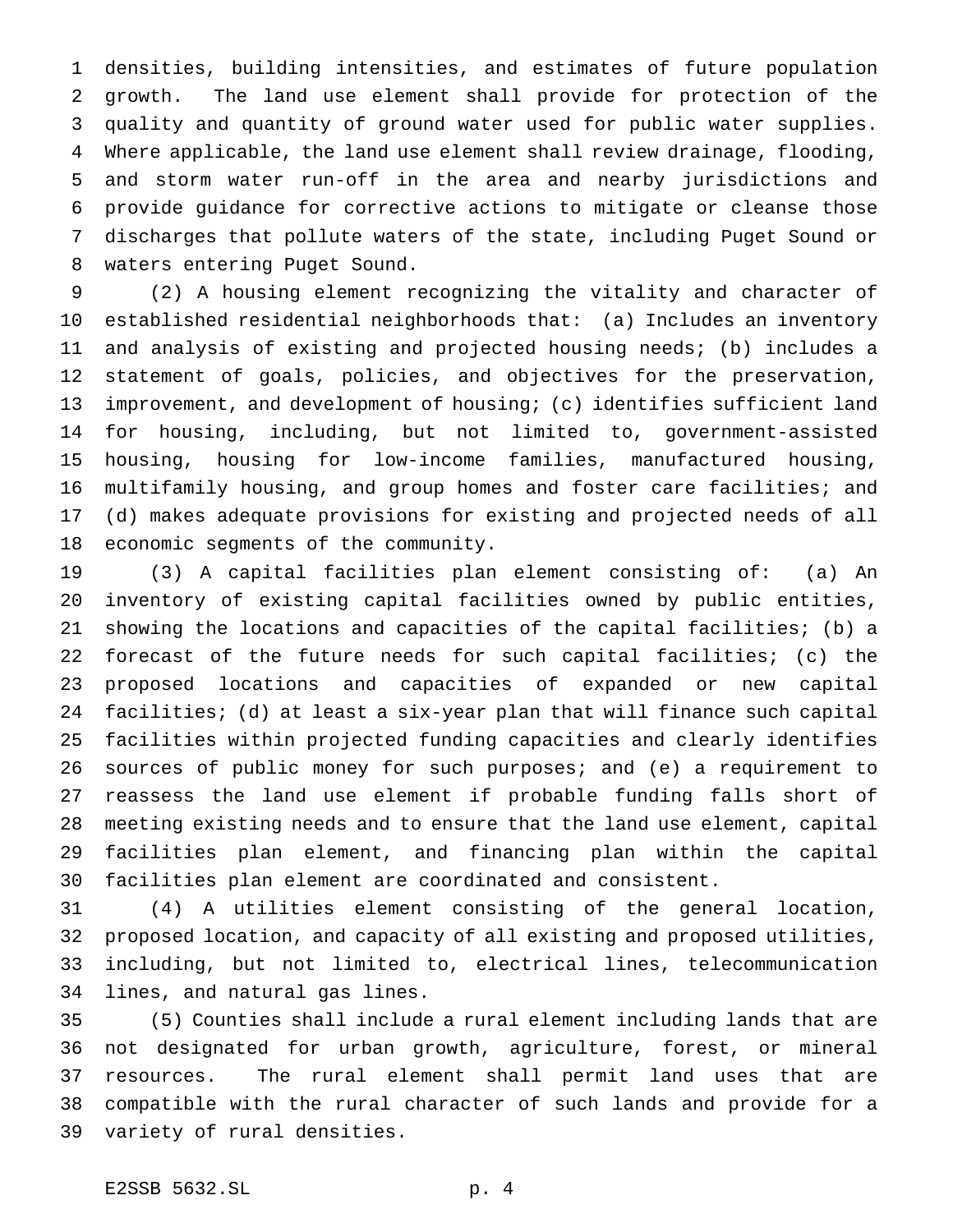(6) A transportation element that implements, and is consistent with, the land use element. The transportation element shall include the following subelements:

(a) Land use assumptions used in estimating travel;

(b) Facilities and services needs, including:

 (i) An inventory of air, water, and land transportation facilities and services, including transit alignments, to define existing capital facilities and travel levels as a basis for future planning;

 (ii) Level of service standards for all arterials and transit routes to serve as a gauge to judge performance of the system. These standards should be regionally coordinated;

 (iii) Specific actions and requirements for bringing into compliance any facilities or services that are below an established level of service standard;

 (iv) Forecasts of traffic for at least ten years based on the adopted land use plan to provide information on the location, timing, 17 and capacity needs of future growth;

 (v) Identification of system expansion needs and transportation 19 system management needs to meet current and future demands;

(c) Finance, including:

 (i) An analysis of funding capability to judge needs against probable funding resources;

 (ii) A multiyear financing plan based on the needs identified in the comprehensive plan, the appropriate parts of which shall serve as the basis for the six-year street, road, or transit program required by RCW 35.77.010 for cities, RCW 36.81.121 for counties, and RCW 35.58.2795 for public transportation systems;

 (iii) If probable funding falls short of meeting identified needs, a discussion of how additional funding will be raised, or how land use assumptions will be reassessed to ensure that level of service standards will be met;

 (d) Intergovernmental coordination efforts, including an assessment of the impacts of the transportation plan and land use assumptions on the transportation systems of adjacent jurisdictions;

(e) Demand-management strategies.

 After adoption of the comprehensive plan by jurisdictions required to plan or who choose to plan under RCW 36.70A.040, local jurisdictions must adopt and enforce ordinances which prohibit development approval if the development causes the level of service on a transportation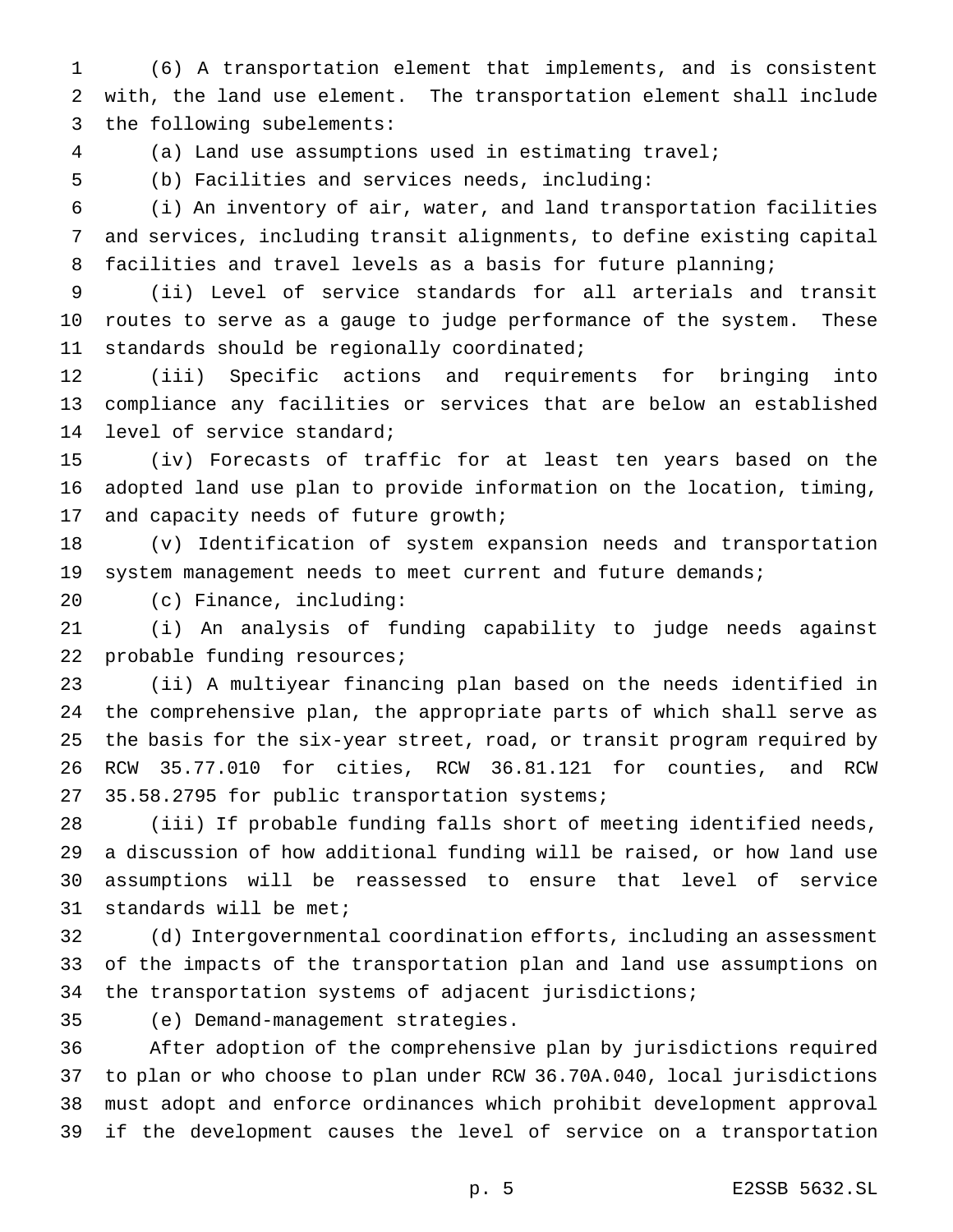facility to decline below the standards adopted in the transportation element of the comprehensive plan, unless transportation improvements or strategies to accommodate the impacts of development are made concurrent with the development. These strategies may include increased public transportation service, ride sharing programs, demand management, and other transportation systems management strategies. For the purposes of this subsection (6) "concurrent with the development" shall mean that improvements or strategies are in place at the time of development, or that a financial commitment is in place to complete the improvements or strategies within six years.

 The transportation element described in this subsection, and the six-year plans required by RCW 35.77.010 for cities, RCW 36.81.121 for counties, and RCW 35.58.2795 for public transportation systems, must be consistent.

 **Sec. 4.** RCW 36.70A.170 and 1990 1st ex.s. c 17 s 17 are each amended to read as follows:

 (1) On or before September 1, 1991, each county, and each city, shall designate where appropriate:

 (a) Agricultural lands that are not already characterized by urban growth and that have long-term significance for the commercial production of food or other agricultural products;

 (b) Forest lands that are not already characterized by urban growth and that have long-term significance for the commercial production of timber;

 (c) Mineral resource lands that are not already characterized by urban growth and that have long-term significance for the extraction of minerals; and

(d) Critical areas.

 (2) In making the designations required by this section, counties and cities shall consider the guidelines established pursuant to RCW 36.70A.050, and shall make such designations so that they are consistent with the comprehensive flood control management plan adopted 33 by the county under RCW 86.26.105.

 **Sec. 5.** RCW 43.21C.020 and 1971 ex.s. c 109 s 2 are each amended to read as follows:

36 (1) The legislature, recognizing that (( $\frac{1}{10}$ ) people depend(( $\frac{1}{5}$ )) on 37 ((his)) their biological and physical surroundings for food, shelter,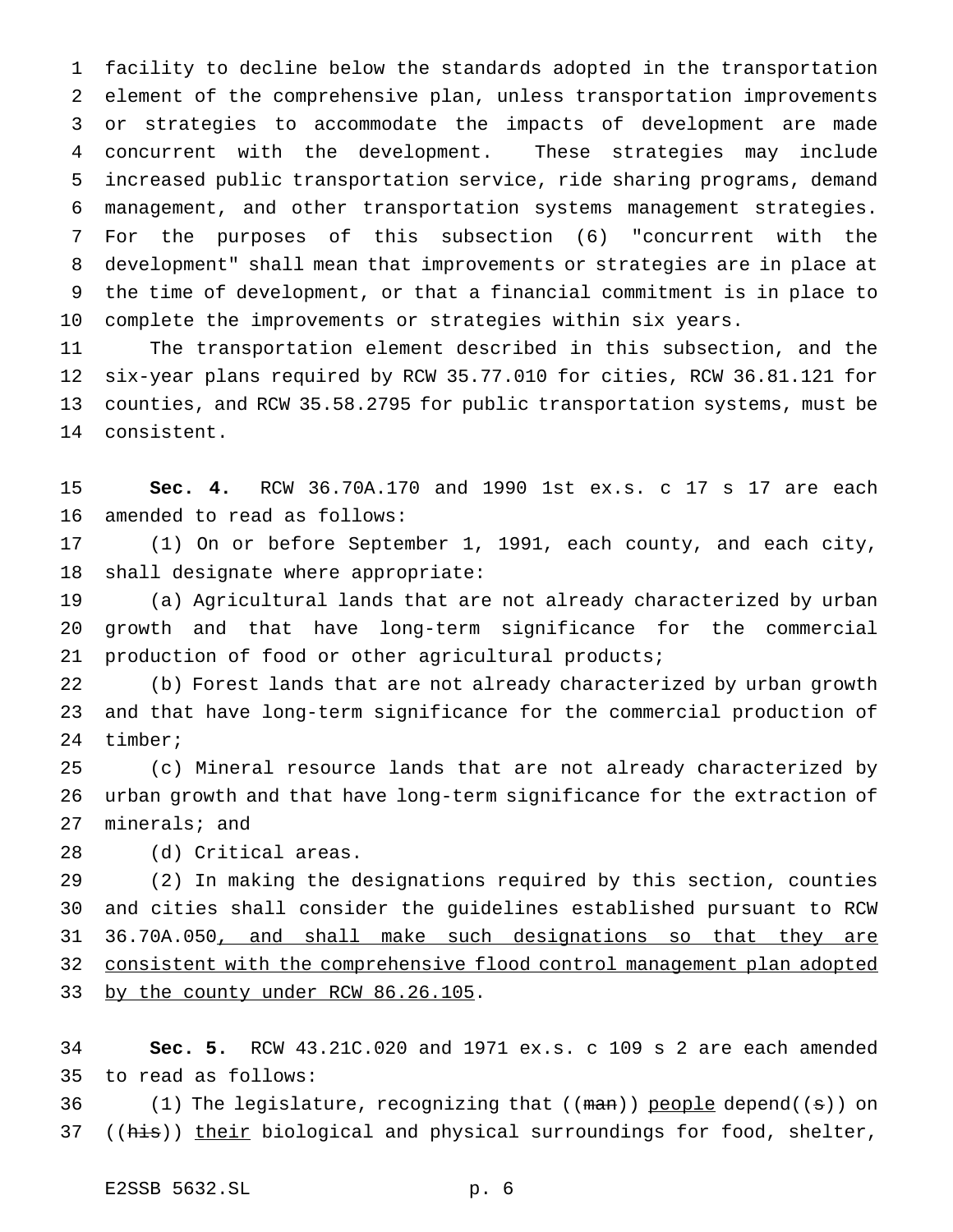1 and other needs, and for cultural enrichment as well $((\div))_{\perp}$  and 2 recognizing further the profound impact of ((man's)) human activity on the interrelations of all components of the natural environment, particularly the profound influences of population growth, high-density urbanization, industrial expansion, resource utilization and exploitation, and new and expanding technological advances, and recognizing further the critical importance of restoring and maintaining environmental quality to the overall welfare and 9 development of ((man)) people, declares that it is the continuing policy of the state of Washington, in cooperation with federal and local governments, and other concerned public and private organizations, to use all practicable means and measures, including financial and technical assistance, in a manner calculated to: (a) 14 Foster and promote the general welfare; (b)  $((\pm \theta))$  create and maintain 15 conditions under which ((man)) people and nature can exist in productive harmony; and (c) fulfill the social, economic, and other requirements of present and future generations of Washington citizens. (2) In order to carry out the policy set forth in this chapter, it is the continuing responsibility of the state of Washington and all agencies of the state to use all practicable means, consistent with

 other essential considerations of state policy, to improve and coordinate plans, functions, programs, and resources to the end that the state and its citizens may:

 (a) Fulfill the responsibilities of each generation as trustee of 25 the environment for succeeding generations;

 (b) Assure for all people of Washington safe, healthful, productive, and aesthetically and culturally pleasing surroundings;

 (c) Attain the widest range of beneficial uses of the environment without degradation, risk to health or safety, or other undesirable and unintended consequences;

 (d) Preserve important historic, cultural, and natural aspects of our national heritage;

 (e) Maintain, wherever possible, an environment which supports diversity and variety of individual choice;

 (f) Achieve a balance between population and resource use which will permit high standards of living and a wide sharing of life's 37 amenities; ((and))

 (g) Enhance the quality of renewable resources and approach the 39 maximum attainable recycling of depletable resources; and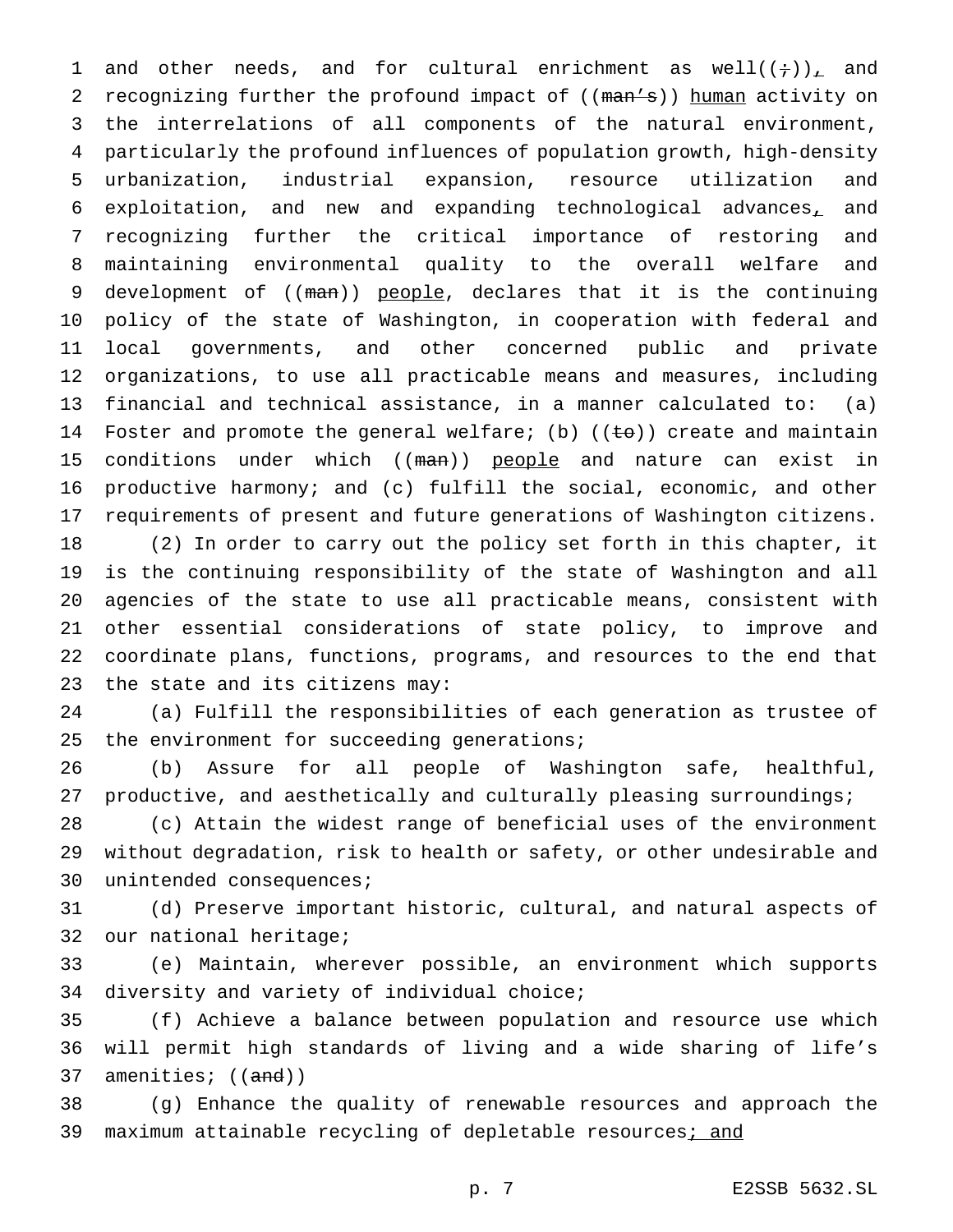(h) Provide for the prevention, minimization, and repair of flood damage as defined in RCW 86.16.120.

 (3) The legislature recognizes that each person has a fundamental and inalienable right to a healthful environment and that each person has a responsibility to contribute to the preservation and enhancement of the environment.

7 \*NEW SECTION. Sec. 6. A new section is added to chapter 75.20 RCW to read as follows:

 Unless the context clearly requires otherwise, the definitions in this section apply to RCW 75.20.100, 75.20.103, and 75.20.130.

 (1) "Bed" means the land below the ordinary high water lines of 12 state waters. This definition does not include irrigation ditches, canals, storm water run-off devices, or other artificial watercourses except where they exist in <sup>a</sup> natural watercourse that has been altered 15 by humans.

 (2) "Commercial" means any facility or building used for commerce, including those used for agricultural or industrial purposes.

 (3) "Emergency" means an immediate threat to life, public land, or private property, or an immediate threat of serious environmental degradation.

 (4) "Streambank stabilization" includes but is not limited to log 22 and debris removal; bank protection including riprap, jetties, and 23 groins; gravel removal; and erosion control.

 (5) "To construct any form of hydraulic project or perform other work" does not include the act of driving across an established ford. Driving across streams or on wetted stream beds at areas other than established fords requires approval. Work within the ordinary high water line of state waters to construct or repair <sup>a</sup> ford or crossing requires approval.

**\*Sec. 6 was vetoed. See message at end of chapter.**

31 \*NEW SECTION. Sec. 7. A new section is added to chapter 75.20 RCW to read as follows:

 The permitting department may impose the following conditions on persons applying under RCW 75.20.100 or 75.20.103:

 (1) The permittee shall establish an excavation line. "Excavation line" means <sup>a</sup> line on the dry bed, parallel to the water's edge unless otherwise stated, that changes with water level fluctuations.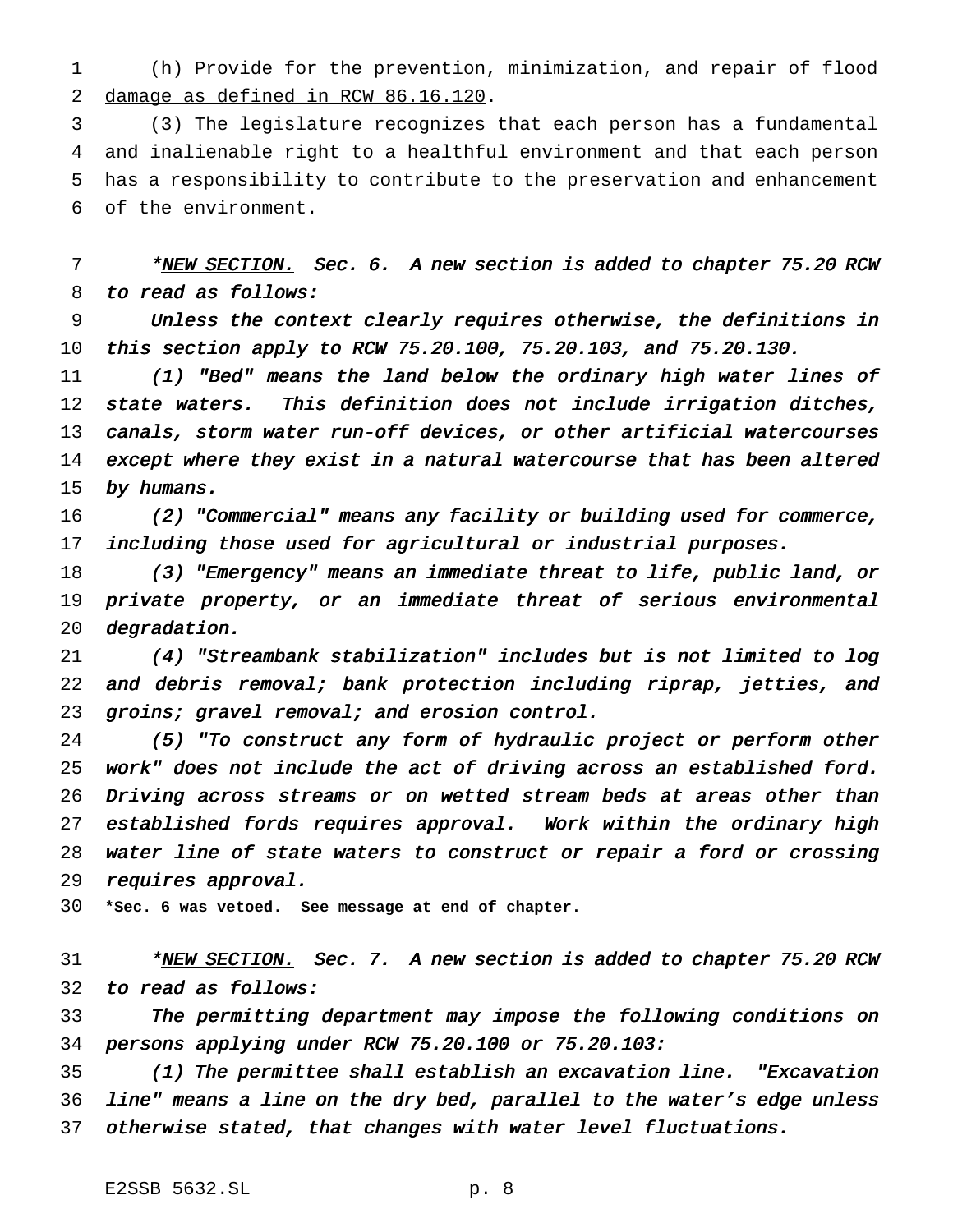(2) The permittee may not remove bed material from the water side of the excavation line.

 (3) The permittee shall begin excavating at the excavation line and proceed toward the bank, perpendicular to the alignment of the watercourse.

 (4) The permittee shall keep the maximum distance of excavation toward the bank from the excavation line approximately equal throughout the excavation zone. "Excavation zone" means the area between the excavation line and the bank.

 (5) The permittee shall identify the excavation zone with boundary markers.

 (6) The permittee shall maintain <sup>a</sup> minimum one-half percent gradient upward from the excavation line in the excavation zone.

 (7) The permittee shall ensure that the excavation zone is free of pits or potholes.

16 (8) The permittee shall not stockpile or spoil excavated materials within the ordinary high water line except from June <sup>15</sup> to October 15.

 (9) The permittee may not allow any equipment within the wetted perimeter of the watercourse without specific permission.

 (10) The permittee shall dispose of debris in the excavation zone so it does not reenter the watercourse.

 (11) The permittee may not perform gravel washing or crushing operations below the ordinary high water line.

 (12) The permittee shall be allowed to remove only that amount of rock, sand, gravel, or silt which is naturally replenished on an annual basis, except in instances where <sup>a</sup> lapse in material removal has 27 occurred. If such lapse has occurred, then an amount of material equivalent to the amount estimated to have accumulated since the last material removal operation, including debris and vegetation, may be removed.

**\*Sec. 7 was vetoed. See message at end of chapter.**

 \*Sec. 8. RCW 75.20.100 and <sup>1993</sup> sp.s. <sup>c</sup> <sup>2</sup> <sup>s</sup> <sup>30</sup> are each amended to read as follows:

 (1) In the event that any person or government agency desires to construct any form of hydraulic project or perform other work that will use, divert, obstruct, or change the natural flow or bed of any of the 37 salt or fresh waters of the state, such person or government agency shall, before commencing construction or work thereon and to ensure the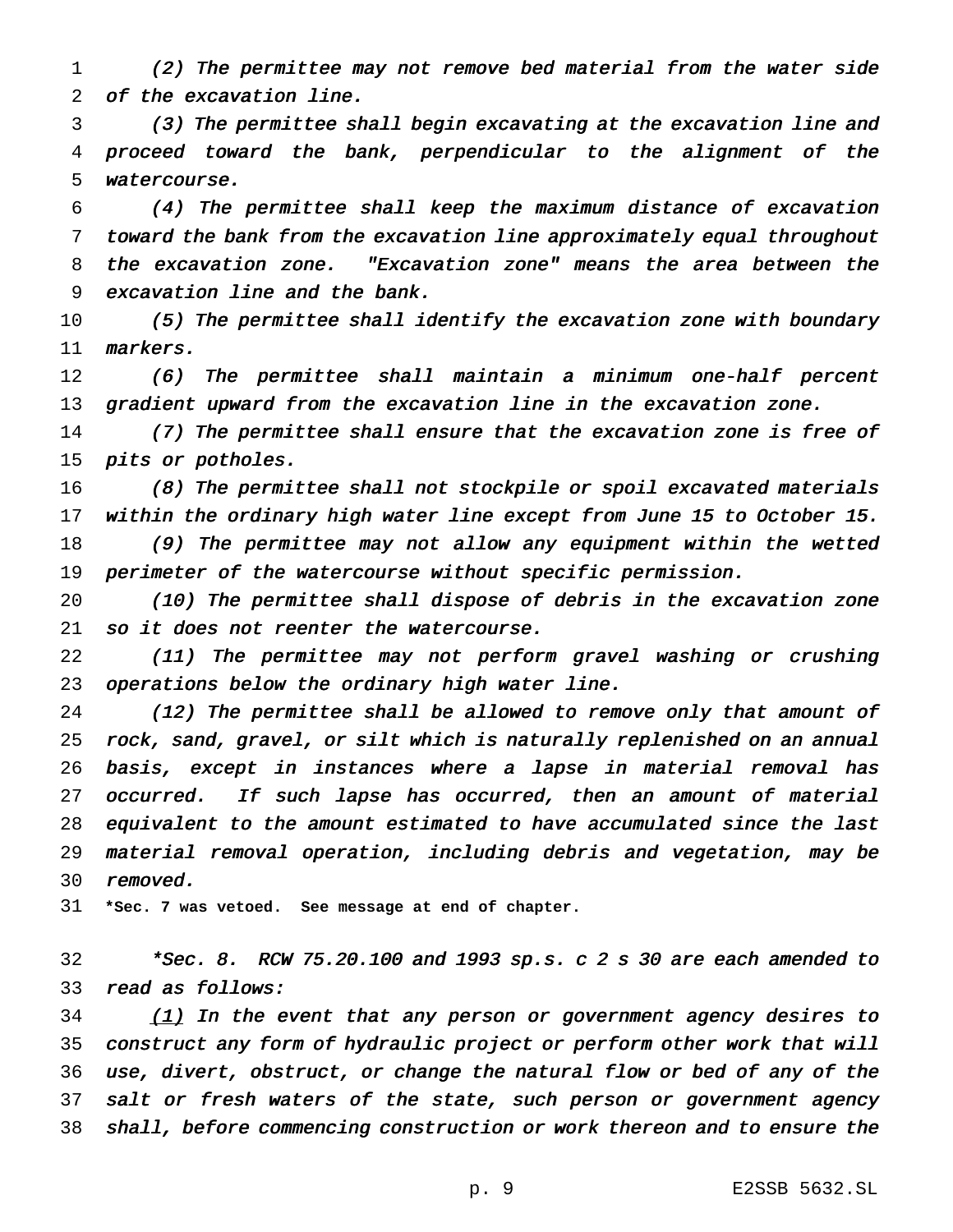proper protection of fish life, secure the written approval of the department as to the adequacy of the means proposed for the protection 3 of fish life. The department may not limit, condition, or otherwise 4 affect the amount, timing, or delivery method of water diverted under chapter 90.03 RCW after the water leaves the stream channel and before 6 it is returned to the stream. This approval shall not be unreasonably 7 withheld. Except as provided in RCW 75.20.1001 ((and 75.20.1002)), the department shall grant or deny approval within forty-five calendar days of the receipt of <sup>a</sup> complete application and notice of compliance with 10 any applicable requirements of the state environmental policy act, made in the manner prescribed in this section. The applicant may document receipt of application by filing in person or by registered mail. <sup>A</sup> complete application for approval shall contain general plans for the overall project, complete plans and specifications of the proposed construction or work within the mean higher high water line in salt water or within the ordinary high water line in fresh water, and 17 complete plans and specifications for the proper protection of fish 18 life. The forty-five day requirement shall be suspended if  $((+1))$  (a) after ten working days of receipt of the application, the applicant remains unavailable or unable to arrange for <sup>a</sup> timely field evaluation 21 of the proposed project;  $((2)$ ) (b) the site is physically 22 inaccessible for inspection; or  $((+3))$   $(c)$  the applicant requests delay. Immediately upon determination that the forty-five day period is suspended, the department shall notify the applicant in writing of the reasons for the delay. Approval is valid for <sup>a</sup> period of up to 26 five years from date of issuance. The permittee must demonstrate substantial progress on construction of that portion of the project relating to the approval within two years of the date of issuance. If the department denies approval, the department shall provide the applicant, in writing, <sup>a</sup> statement of the specific reasons why and how the proposed project would adversely affect fish life. Protection of fish life shall be the only ground upon which approval may be denied or conditioned.

34 (2) In making a decision as to whether fish life is protected, the 35 department of fish and wildlife shall determine if a project as 36 proposed or modified:

37 (a) Presents no substantial risk to fish life and provides fish 38 habitat productivity equivalent to preproject conditions at the project 39 site within two years of the project's completion; or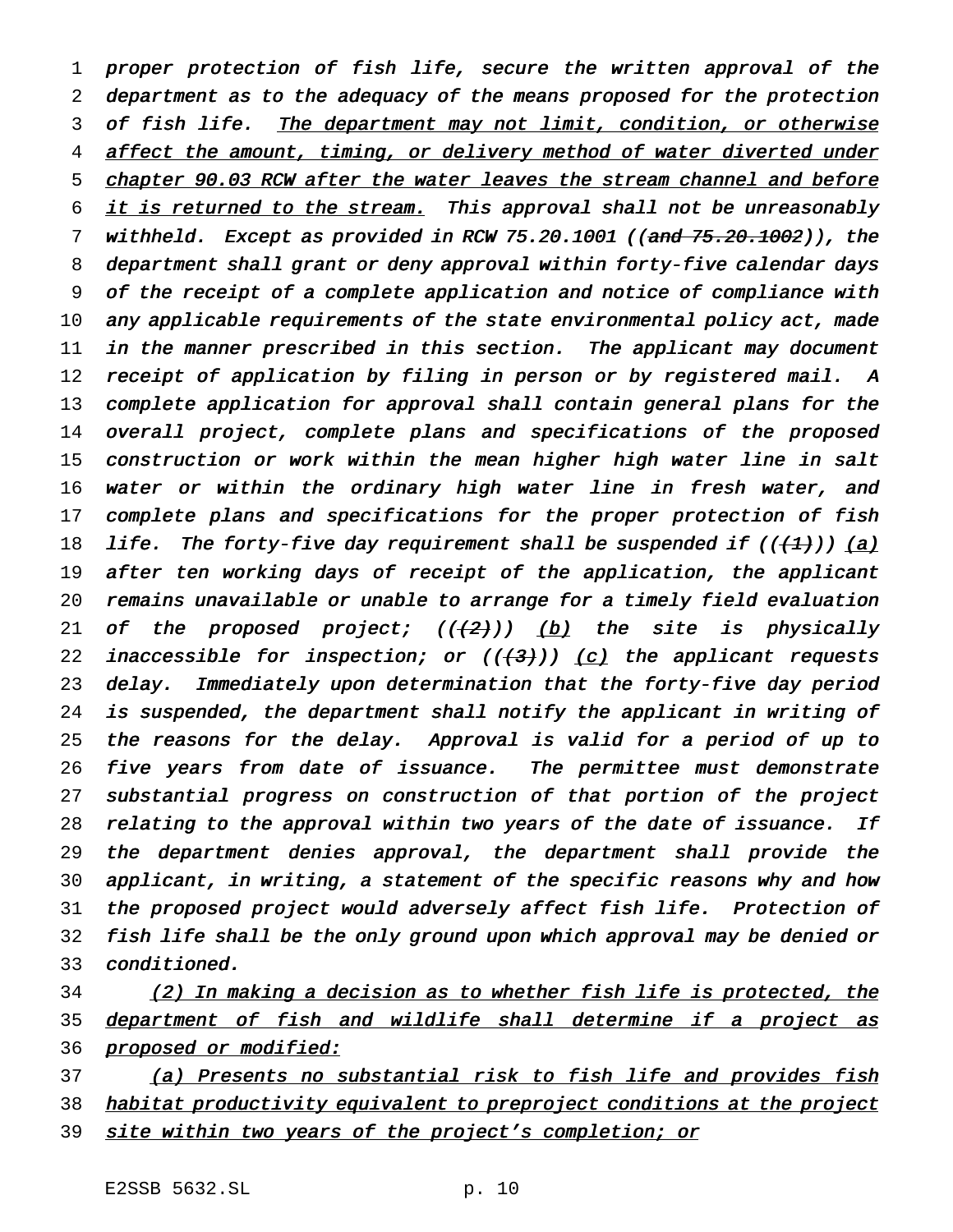1 (b)(i) Protects <sup>a</sup> residential, commercial, industrial, or public 2 facility or structure that is likely to incur significant flood damage 3 during the next flood season if the project is not completed; and (ii) 4 lessens the loss of fish life or habitat as compared to <sup>a</sup> project 5 resulting from an emergency request under this section.

6 The department with jurisdiction shall approve a project if it 7 determines that the project meets either (a) or (b) of this subsection.

8 (3) Chapter 34.05 RCW applies to any denial of project approval, conditional approval, or requirements for project modification upon which approval may be contingent. If any person or government agency commences construction on any hydraulic works or projects subject to this section without first having obtained written approval of the 13 department as to the adequacy of the means proposed for the protection of fish life, or if any person or government agency fails to follow or carry out any of the requirements or conditions as are made <sup>a</sup> part of such approval, the person or director of the agency is guilty of <sup>a</sup> 17 gross misdemeanor. If any such person or government agency is convicted of violating any of the provisions of this section and continues construction on any such works or projects without fully complying with the provisions hereof, such works or projects are hereby declared <sup>a</sup> public nuisance and shall be subject to abatement as such.

22 (For the purposes of this section and RCW 75.20.103, "bed" shall 23 mean the land below the ordinary high water lines of state waters. 24 This definition shall not include irrigation ditches, canals, storm 25 water run-off devices, or other artificial watercourses except where 26 they exist in a natural watercourse that has been altered by man.

27 The phrase "to construct any form of hydraulic project or perform 28 other work" shall not include the act of driving across an established 29 ford. Driving across streams or on wetted stream beds at areas other 30 than established fords requires approval. Work within the ordinary 31 high water line of state waters to construct or repair a ford or 32 crossing requires approval.))

33 (4) In case of an emergency arising from weather or stream flow 34 conditions or other natural conditions, upon request the department, 35 through its authorized representatives, shall ((issue)) grant 36 immediately ((upon request)), oral approval for removing any 37 obstructions, repairing existing structures, restoring stream banks, or 38 ((to protect)) protecting property threatened by the stream or a change 39 in the stream flow without ((<del>the necessity of obtaining</del>)) <u>requiring</u> a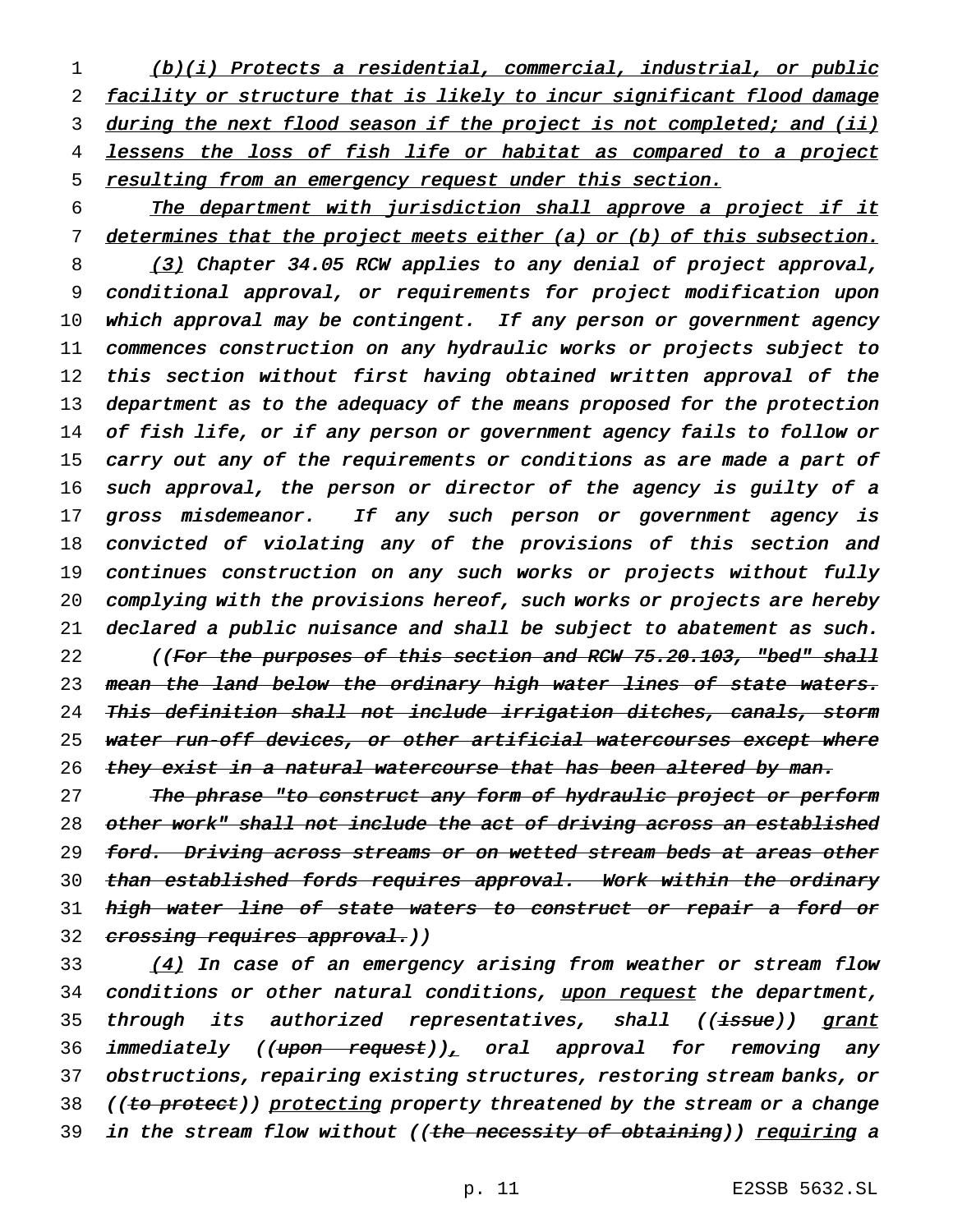written approval prior to commencing work. Conditions of an oral approval shall be reduced to writing within thirty days and complied with as provided for in this section. Oral approval shall be granted immediately upon request, for <sup>a</sup> stream crossing during an emergency situation.

 (5) This section shall not apply to the repair of an existing flood 7 control project if the project is determined by the county to be:

8 (a) Consistent with a currently approved comprehensive flood 9 control management plan; and

10 (b) Necessary to avoid flood damage during the next flood season. 11 (6) This section shall not apply to the construction of any form of hydraulic project or other work which diverts water for agricultural irrigation or stock watering purposes authorized under or recognized as being valid by the state's water codes, or when such hydraulic project or other work is associated with streambank stabilization to protect farm and agricultural land as defined in RCW 84.34.020. These irrigation or stock watering diversion and streambank stabilization projects shall be governed by RCW 75.20.103.

**\*Sec. 8 was vetoed. See message at end of chapter.**

 \*Sec. 9. RCW 75.20.103 and <sup>1993</sup> sp.s. <sup>c</sup> <sup>2</sup> <sup>s</sup> <sup>32</sup> are each amended to read as follows:

 $(1)$  In the event that any person or government agency desires to construct any form of hydraulic project or other work that diverts water for agricultural irrigation or stock watering purposes, or when such hydraulic project or other work is associated with streambank 26 stabilization or flood damage reduction to protect farm and agricultural land as defined in RCW 84.34.020, and when such 28 ((diversion or streambank stabilization)) hydraulic project will use, divert, obstruct, or change the natural flow or bed of any river or stream or will utilize any waters of the state or materials from the stream beds, the person or government agency shall, before commencing construction or work thereon and to ensure the proper protection of fish life, secure <sup>a</sup> written approval from the department as to the 34 adequacy of the means proposed for the protection of fish life. The 35 department may not limit, condition, or otherwise affect the amount, 36 timing, or delivery method of water diverted under chapter 90.03 RCW 37 after the water leaves the stream channel and before it is returned to 38 the stream. This approval shall not be unreasonably withheld. Except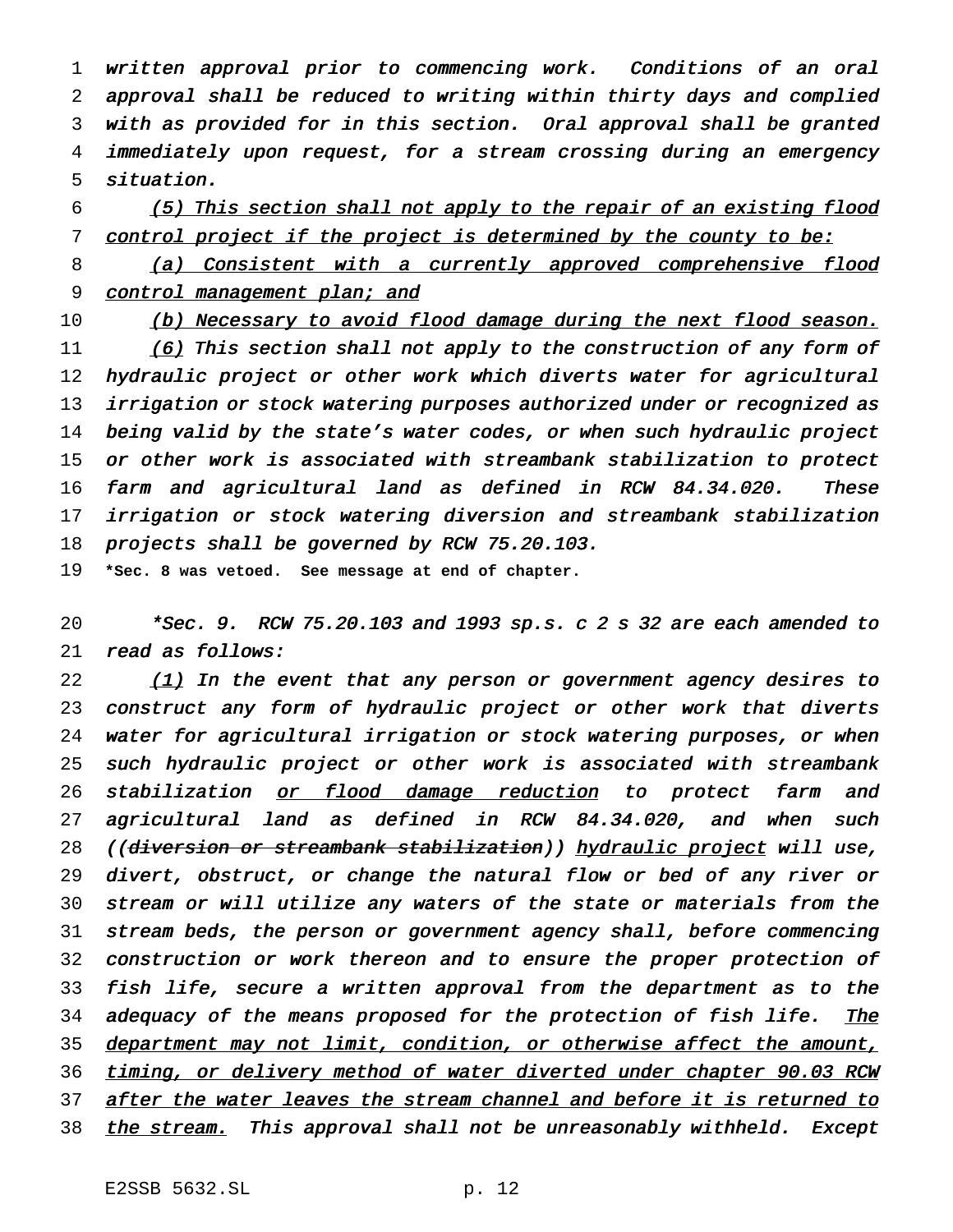1 as provided in RCW 75.20.1001 ((and 75.20.1002)), the department shall 2 grant or deny the approval within forty-five calendar days of the 3 receipt of a complete application ((and notice of compliance with any 4 applicable requirements of the state environmental policy act,)) made 5 in the manner prescribed in this section. The applicant may document 6 receipt of application by filing in person or by registered mail.

7 (2) A complete application for an approval shall:

8 (a) Contain general plans for the overall project, complete plans 9 and specifications of the proposed construction or work within ordinary 10 high water line, and complete plans and specifications for the proper 11 protection of fish life; and

12 (b) Not be required to include notice of compliance with any 13 applicable requirements of the state environmental policy act. Final 14 approval of a project may not be granted until any applicable 15 requirements of the state environmental policy act have been satisfied.

16 (3) The forty-five day requirement shall be suspended if  $((\{+})')$ : 17 (a) After ten working days of receipt of the application, the 18 applicant remains unavailable or unable to arrange for <sup>a</sup> timely field 19 evaluation of the proposed project;  $((+2))$ 

- 20 (b) The site is physically inaccessible for inspection;  $((or (3))$ 21 (c) After forty-four days of receipt of a complete application, a 22 notice of compliance with the state environmental policy act has not 23 been issued; or
- 

24 (d) The applicant requests delay.

25  $(4)$  Immediately upon determination that the forty-five day period 26 is suspended, the department shall notify the applicant in writing of 27 the reasons for the delay.

28 (5) In making a decision as to whether fish life is protected, the 29 department shall determine if a project as proposed or modified:

30 (a) Presents no substantial risk to fish life and provides fish 31 habitat productivity equivalent to preproject conditions at the project 32 site within two years of the project's completion; or

33 (b)(i) Protects a residential, commercial, industrial, or public 34 facility or structure that is likely to incur significant flood damage 35 during the next flood season if the project is not completed; and (ii) 36 lessens the loss of fish life or habitat as compared to a project 37 resulting from an emergency request under this section.

38 The department shall approve a project if it determines that the 39 project meets either (a) or (b) of this subsection.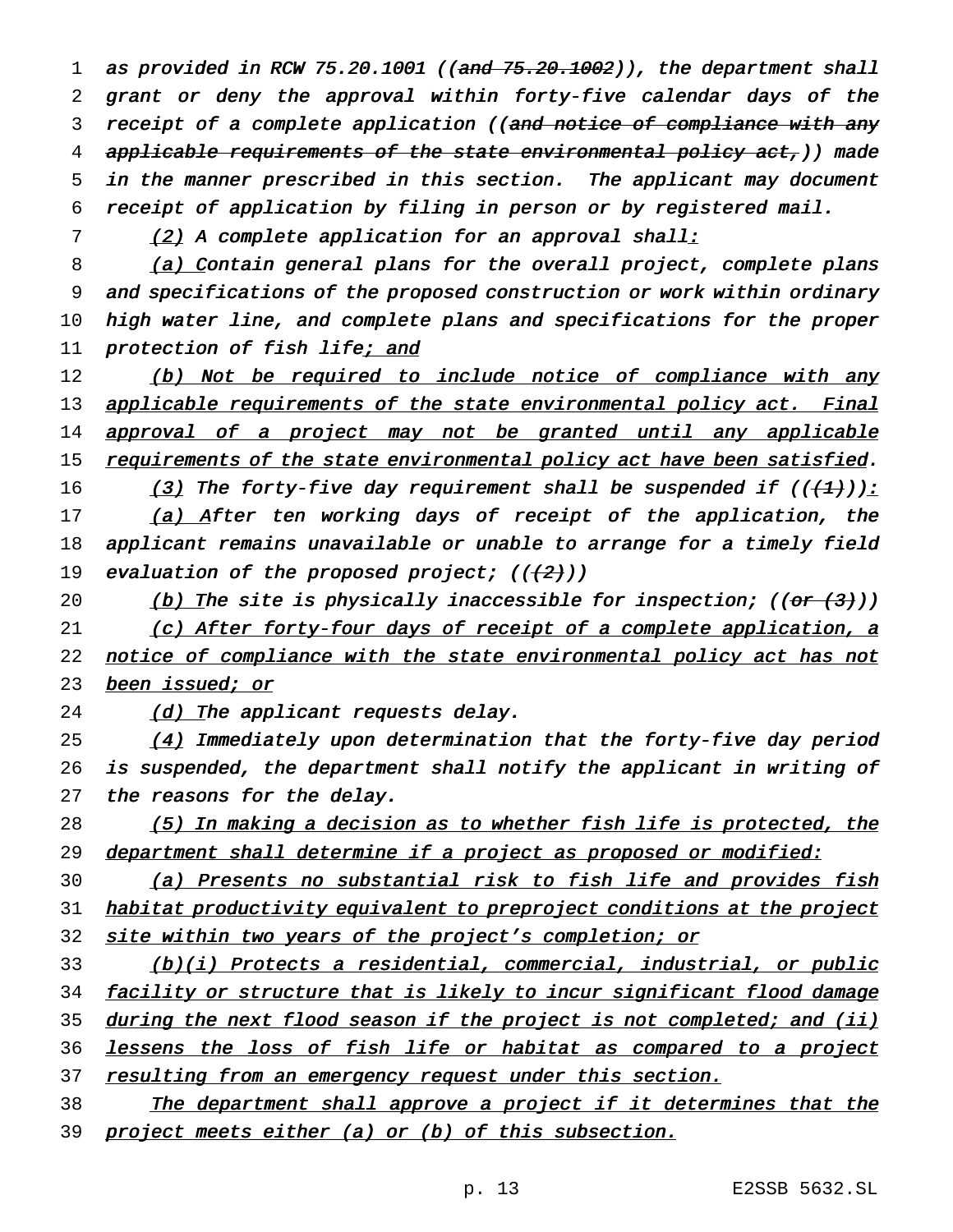1 (6) An approval shall remain in effect without need for periodic renewal for projects that divert water for agricultural irrigation or stock watering purposes and that involve seasonal construction or other work. Approval for streambank stabilization projects shall remain in effect without need for periodic renewal if the problem causing the need for the streambank stabilization occurs on an annual or more frequent basis. The permittee must notify the appropriate agency before commencing the construction or other work within the area covered by the approval.

10 (7) The permittee must demonstrate substantial progress on construction of that portion of the project relating to the approval 12 within two years of the date of issuance. If the department denies approval, the department shall provide the applicant, in writing, <sup>a</sup> 14 statement of the specific reasons why and how the proposed project would adversely affect fish life. Protection of fish life shall be the 16 only ground upon which approval may be denied or conditioned. Issuance, denial, conditioning, or modification shall be appealable to the hydraulic appeals board established in RCW 43.21B.005 within thirty days of the notice of decision. The burden shall be upon the department to show that the denial or conditioning of an approval is solely aimed at the protection of fish life.

 $(8)$  The department may, after consultation with the permittee, modify an approval due to changed conditions. The modifications shall become effective unless appealed to the hydraulic appeals board within thirty days from the notice of the proposed modification. The burden is on the department to show that changed conditions warrant the modification in order to protect fish life.

 (9) A permittee may request modification of an approval due to changed conditions. The request shall be processed within forty-five calendar days of receipt of the written request. <sup>A</sup> decision by the department may be appealed to the hydraulic appeals board within thirty days of the notice of the decision. The burden is on the permittee to show that changed conditions warrant the requested modification and that such modification will not impair fish life.

35 (10) If any person or government agency commences construction on any hydraulic works or projects subject to this section without first having obtained written approval of the department as to the adequacy of the means proposed for the protection of fish life, or if any person or government agency fails to follow or carry out any of the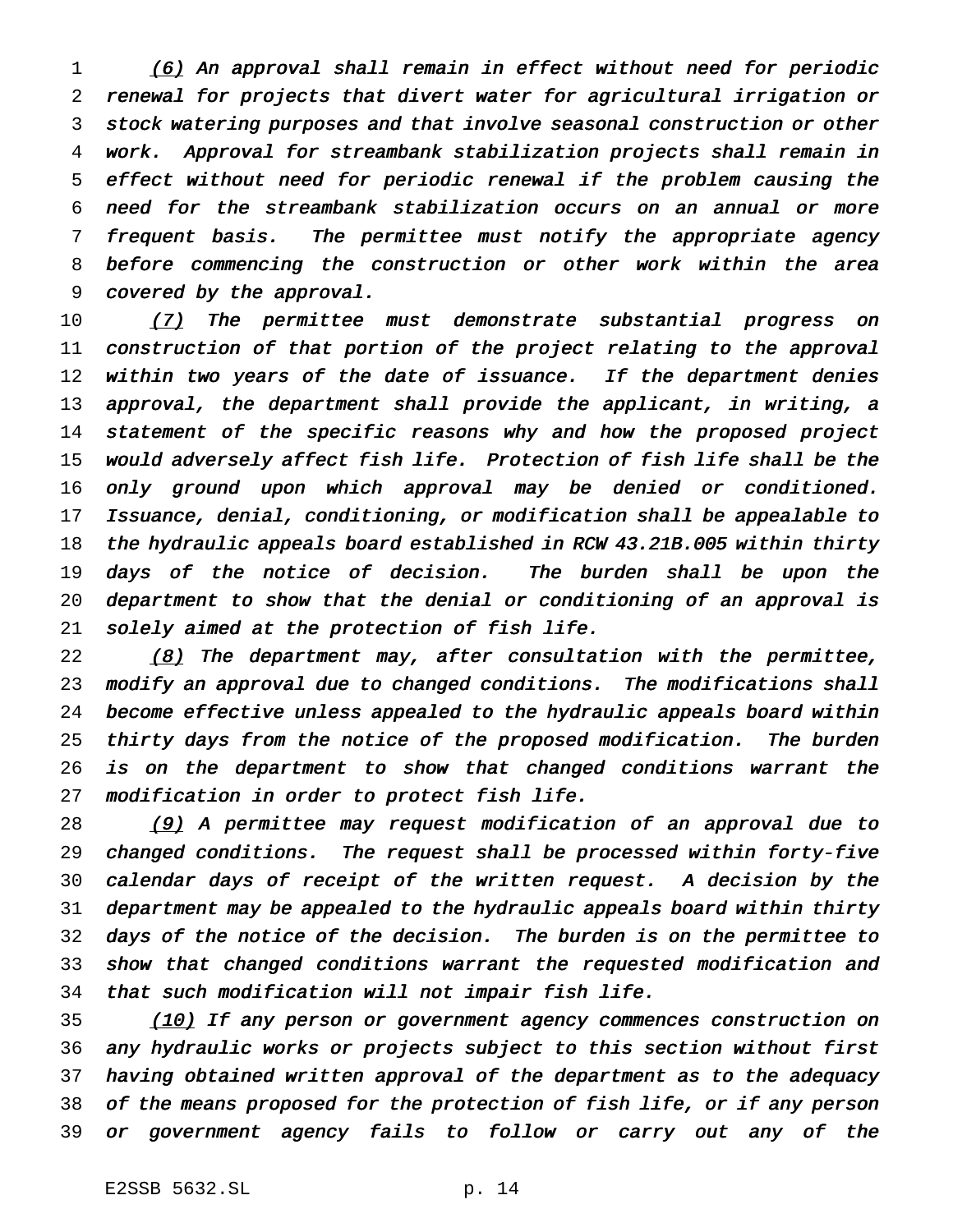requirements or conditions as are made <sup>a</sup> part of such approval, the person or director of the agency is guilty of <sup>a</sup> gross misdemeanor. If any such person or government agency is convicted of violating any of the provisions of this section and continues construction on any such works or projects without fully complying with the provisions hereof, such works or projects are hereby declared <sup>a</sup> public nuisance and shall be subject to abatement as such.

8 (11) In case of an emergency arising from weather or stream flow 9 conditions or other natural conditions, the department, through its 10 authorized representatives, shall issue immediately upon request oral 11 approval for removing any obstructions, repairing existing structures, 12 restoring stream banks, or to protect property threatened by the stream 13 or a change in the stream flow without the necessity of obtaining a 14 written approval prior to commencing work. Conditions of an oral 15 approval shall be reduced to writing within thirty days and complied 16 with as provided for in this section. Oral approval shall be granted 17 immediately upon request, for a stream crossing during an emergency.

18 ((For purposes of this chapter, "streambank stabilization" shall 19 include but not be limited to log and debris removal, bank protection 20 (including riprap, jetties, and groins), gravel removal and erosion 21 control.))

22 (12) This section shall not apply to a project involving the repair 23 of an existing flood control facility if the project is determined by 24 the county to be:

25 (a) Consistent with a previously approved comprehensive flood 26 control management plan; and

27 (b) Necessary to avoid flood damage during the next flood season. 28 **\*Sec. 9 was vetoed. See message at end of chapter.**

29 \*Sec. 10. RCW 75.20.130 and <sup>1993</sup> sp.s. <sup>c</sup> <sup>2</sup> <sup>s</sup> <sup>37</sup> are each amended 30 to read as follows:

31 (1) There is hereby created within the environmental hearings 32 office under RCW 43.21B.005 the hydraulic appeals board of the state of 33 Washington.

 (2) The hydraulic appeals board shall consist of three members: 35 The director of the department of ecology or the director's designee, the director of the department of agriculture or the director's designee, and the director or the director's designee of the department whose action is appealed under subsection (6) of this section. <sup>A</sup>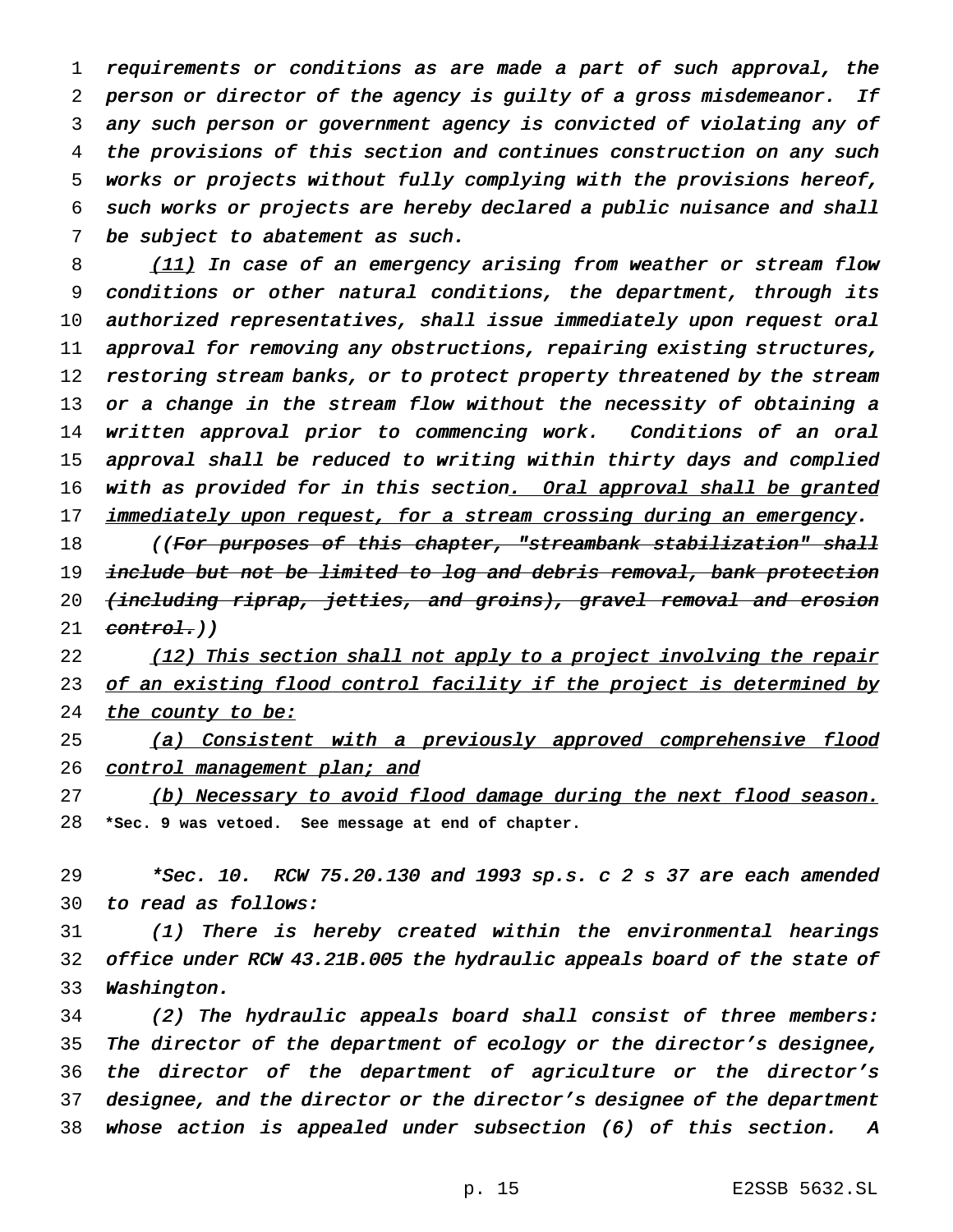decision must be agreed to by at least two members of the board to be final.

 (3) The board may adopt rules necessary for the conduct of its powers and duties or for transacting other official business.

 (4) The board shall make findings of fact and prepare <sup>a</sup> written decision in each case decided by it, and that finding and decision shall be effective upon being signed by two or more board members and upon being filed at the hydraulic appeals board's principal office, and shall be open to public inspection at all reasonable times.

 (5) The board has exclusive jurisdiction to hear appeals arising from the approval, denial, conditioning, or modification of <sup>a</sup> hydraulic approval issued by the department under the authority granted in RCW 75.20.103 for the diversion of water for agricultural irrigation or stock watering purposes or when associated with streambank stabilization to protect farm and agricultural land as defined in RCW 84.34.020.

 (6)(a) Any person aggrieved by the approval, denial, conditioning, or modification of <sup>a</sup> hydraulic approval pursuant to RCW 75.20.103 may 19 seek review from the board by filing a request for the same within thirty days of notice of the approval, denial, conditioning, or modification of such approval.

 (b) The review proceedings authorized in (a) of this subsection are subject to the provisions of chapter 34.05 RCW pertaining to procedures in adjudicative proceedings.

25 (c) If a review proceeding authorized in (a) of this subsection 26 finds for the aggrieved permit applicant, the applicant may be awarded 27 any legal and engineering costs involved in challenging the permit 28 decision.

**\*Sec. 10 was vetoed. See message at end of chapter.**

 NEW SECTION. **Sec. 11.** A new section is added to chapter 79.90 RCW to read as follows:

 (1) Use or modification, or both, of any river system must involve basic hydraulic principles, as well as harmonize as much as possible with existing aquatic ecosystems, and human needs.

(2) The department, commissioner, and board shall:

 (a) Give priority consideration to the preservation of the streamway environment with special attention given to preservation of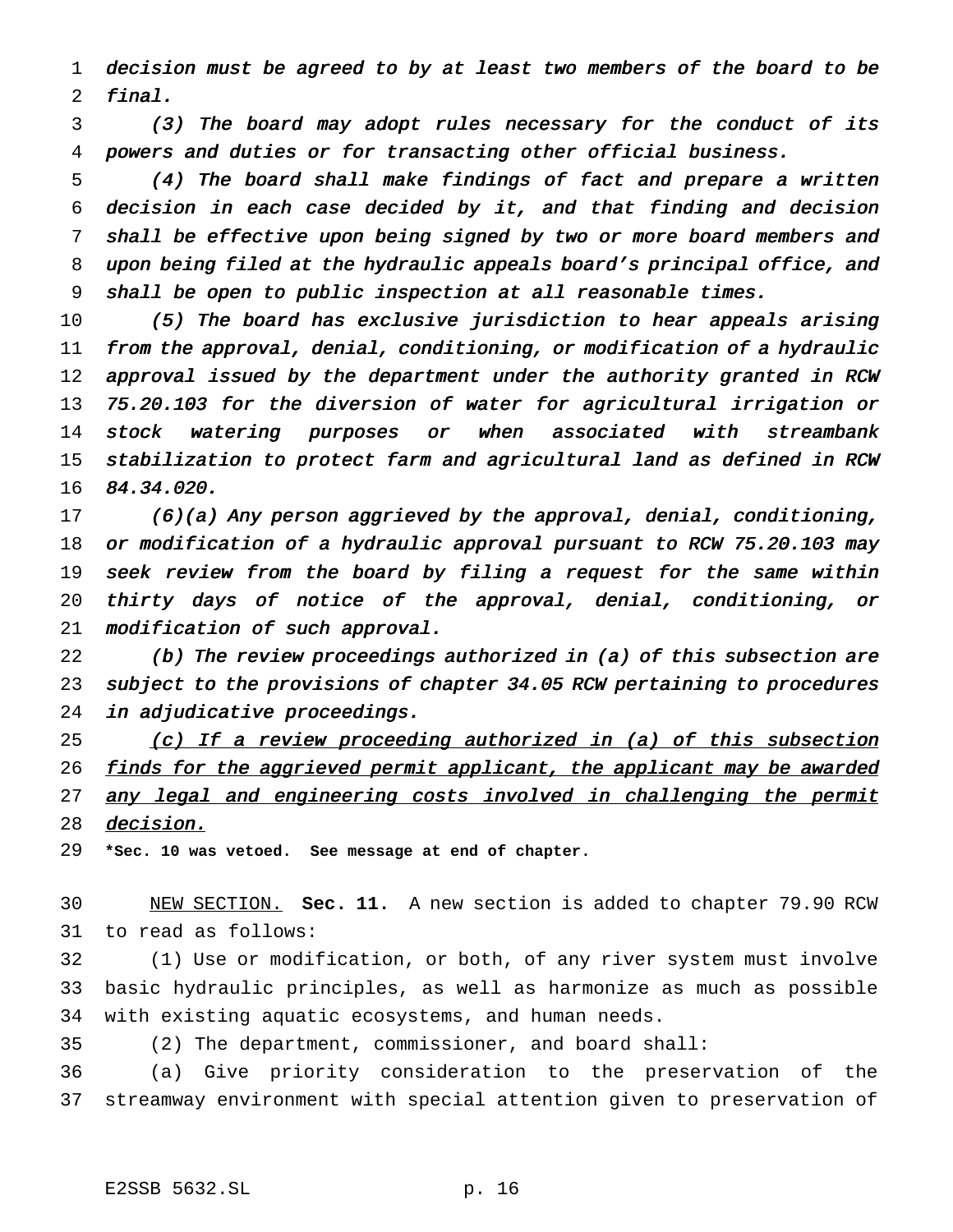those areas considered aesthetically or environmentally unique for stream segments with a naturally unconfined channel;

 (b) Encourage bank and island stabilization programs which rely mainly on natural vegetative systems as holding elements;

 (c) Encourage research to develop alternative methods of channel control, utilizing natural systems of stabilization;

 (d) Recognize natural plant and animal communities and other features that provide an ecological balance to a streamway in evaluating competing human uses and require protection from significant 10 human impact; and

 (e) Recognize that hydraulic conditions may require the installation of riprap or other similar measure to further protect natural systems of stabilization.

 (3) No person may remove normal stream depositions of logs, uprooted tree snags, and stumps which abut on shorelands and do not intrude on the navigational channel or reduce flow, or adversely redirect a river course, and are not harmful to life and property without the department's permission but the department must consider the need to protect the resultant dependent aquatic systems.

 (4) No person may fill indentations such as mudholes, eddies, pools, and aeration drops without permission of the department.

 (5) The department may permit river channel relocations only when an overriding public benefit can be shown. Filling, grading, lagooning, or dredging which would result in substantial detriment to navigable waters by reason of erosion, sedimentation, or impairment of fish and aquatic life are not authorized.

 (6) No person may remove sand and gravel below the wetted perimeter of navigable rivers unless authorized by a hydraulics permit issued by either the department of fisheries or department of wildlife under RCW 75.20.100 and 75.20.103. These removals may be authorized for maintenance and improvement of navigational channels or for creating backwater channels for fish rearing or improvement of the flow capacity of the channels.

 (7) The department may allow sand and gravel removals above the wetted perimeter of a navigable river which are not harmful to public health and safety when any or all of the following situations exist: (a) The removal is designed to create or improve a feature such as a pond, wetland, or other habitat valuable for fish and wildlife; (b) The removal provides recreational benefits;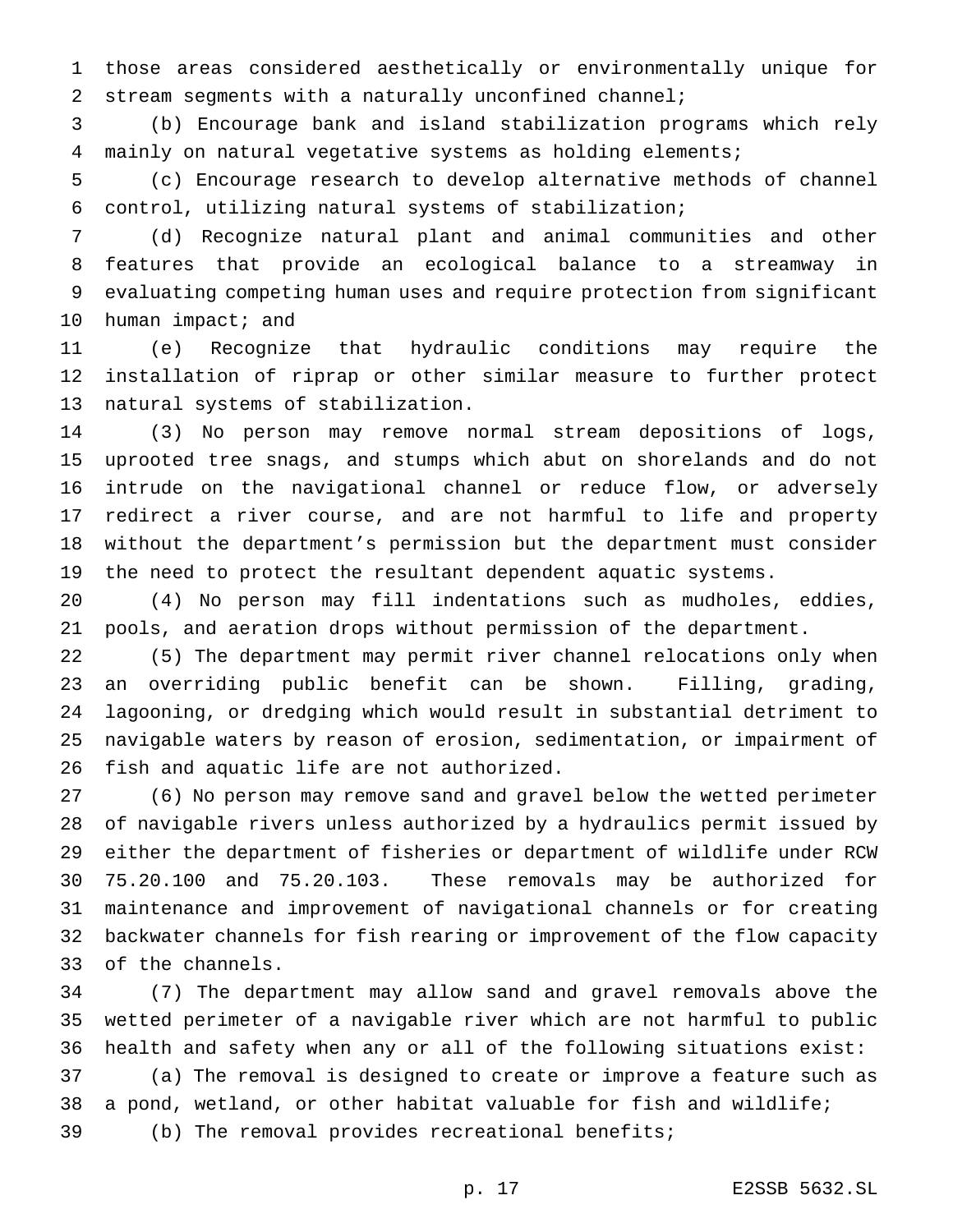(c) The removal will aid in reducing a detrimental accumulation of aggregates in downstream lakes, reservoirs, and river beds;

 (d) The removal will aid in reducing damage to private or public land and property abutting a navigable river; or

 (e) The removal will contribute to increased flood protection for private or public land.

 (8) The department may not allow sand and gravel removals above the wetted perimeter of a navigable river when:

 (a) The location of such material is below a dam and has inadequate supplementary feeding of gravel or sand;

 (b) Removal will cause unstable hydraulic conditions detrimental to fish, wildlife, public health, and safety; or

 (c) Removal will impact esthetics of nearby recreational facilities.

 (9) No person may perform bank dumping or junk revetment on aquatic lands.

 (10) The department shall condition sand and gravel removal leases to allow removal of only that amount which is naturally replenished on an annual basis, except in instances where a lapse in material removal has occurred. If such a lapse has occurred, then an amount of material equivalent to the amount estimated to have accumulated since the last material removal operation, including debris and vegetation, may be removed if consistent with the county comprehensive flood control management plan.

 **Sec. 12.** RCW 79.90.150 and 1991 c 337 s 1 are each amended to read as follows:

 When gravel, rock, sand, silt or other material from any aquatic lands is removed by any public agency or under public contract for channel or harbor improvement, or flood control, use of such material may be authorized by the department of natural resources for a public purpose on land owned or leased by the state or any municipality, county, or public corporation: PROVIDED, That when no public land site is available for deposit of such material, its deposit on private land with the landowner's permission is authorized and may be designated by the department of natural resources to be for a public purpose. Prior to removal and use, the state agency, municipality, county, or public corporation contemplating or arranging such use shall first obtain written permission from the department of natural resources. No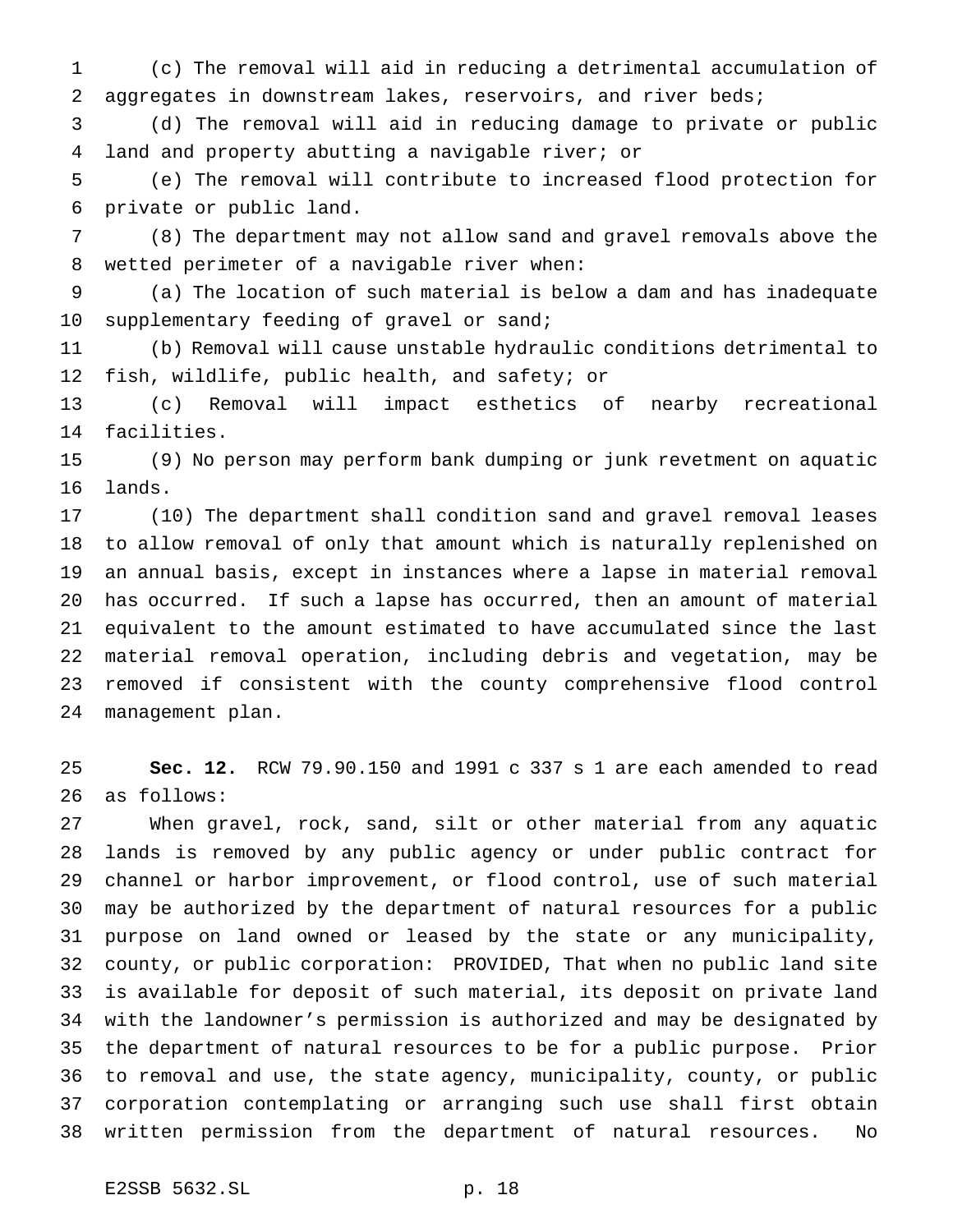payment of royalty shall be required for such gravel, rock, sand, silt, or other material used for such public purpose, but a charge will be made if such material is subsequently sold or used for some other purpose: PROVIDED, That the department may authorize such public agency or private landowner to dispose of such material without charge when necessary to implement disposal of material. No charge shall be required for any use of the material obtained under the provisions of this chapter when used solely on an authorized site. No charge shall be required for any use of the material obtained under the provisions of this chapter if the material is used for public purposes by local 11 governments. No charge may be required for removal or use of such 12 material if the removal of the material is determined by the county engineer or equivalent position to be for flood control purposes. Public purposes include, but are not limited to, construction and maintenance of roads, dikes, and levies. Nothing in this section shall repeal or modify the provisions of RCW 75.20.100 or eliminate the necessity of obtaining a permit for such removal from other state or federal agencies as otherwise required by law.

 **Sec. 13.** RCW 79.90.300 and 1991 c 322 s 26 are each amended to read as follows:

21 (1) The department of natural resources, upon application by any person or when determined by the department to be in the best interest of the state, may enter into a contract or lease providing for the removal and sale of rock, gravel, sand, and silt, or other valuable materials located within or upon beds of navigable waters, or upon any tidelands or shorelands belonging to the state and providing for payment to be made therefor by such royalty as the department may fix, by negotiation, by sealed bid, or at public auction. If application is made for the purchase of any valuable material situated within or upon aquatic lands the department shall inspect and appraise the value of 31 the material in the application. The department may reduce or 32 eliminate royalties in areas prone to flooding. The department may 33 include a provision in contracts for the removal of rock, gravel, sand, 34 or silt that allows for payment to be made as the material is sold.

 (2) The department shall actively seek to encourage through permit 36 requirements and adjusted fees the removal of accumulated materials from rivers and streams where there is a flood damage reduction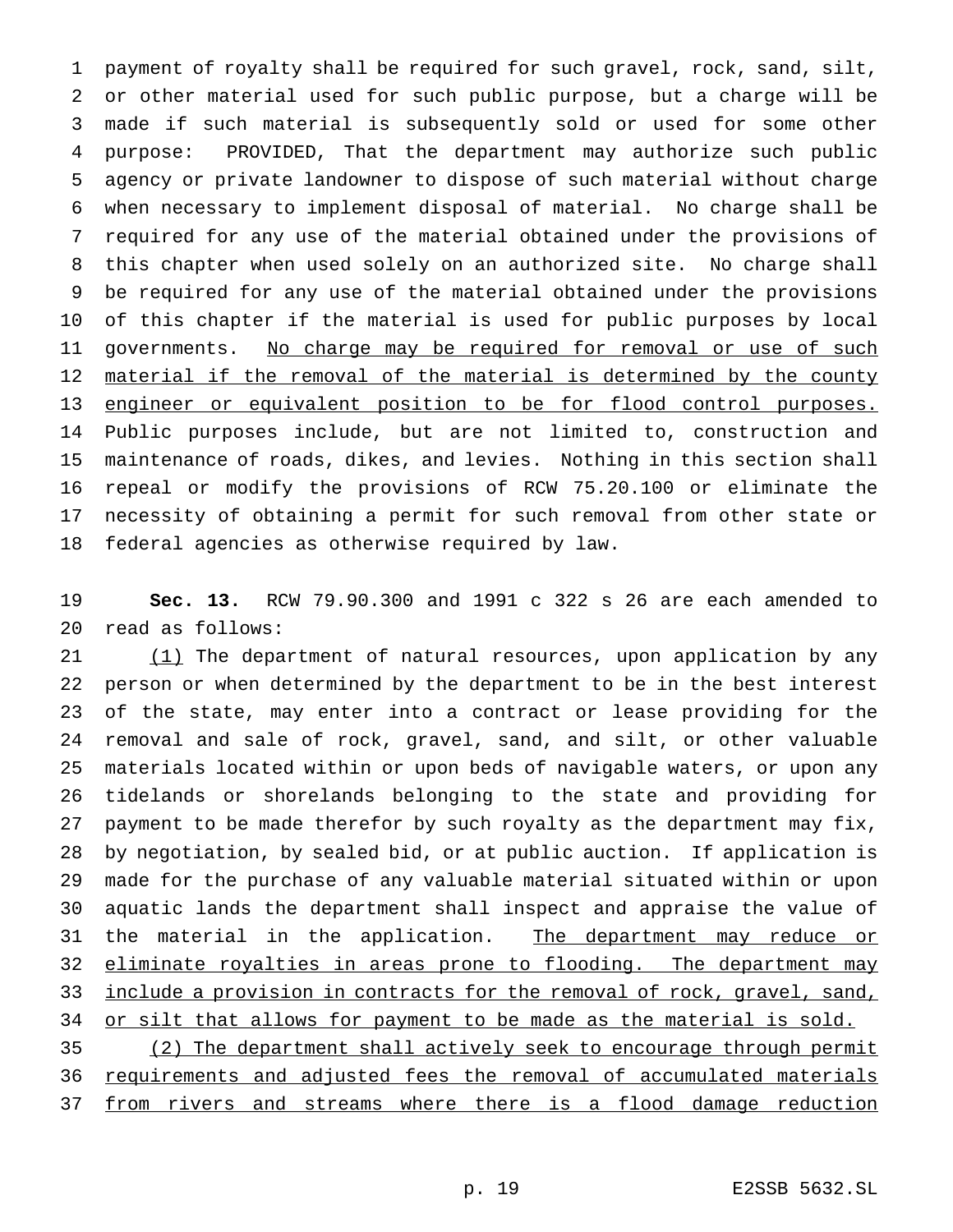benefit. The department shall develop policies to accomplish this goal.

 **Sec. 14.** RCW 85.38.200 and 1986 c 278 s 8 are each amended to read as follows:

5 (1) Territory that is ((contiguously located)) adjoining or in close proximity to a special district may be annexed by the special district as provided in this section under the petition and election, resolution and election, or direct petition method of annexation.

 (2) An annexation under the election method may be initiated by the filing of a petition requesting the action that is signed by at least ten owners of property in the area proposed to be annexed or the adoption of a resolution requesting such action by the governing body of the special district. The petitions shall be filed with the governing body of the special district that is requested to annex the territory. An election to authorize an annexation initiated under the petition and election method may be held only if the governing body approves the annexation. An annexation under either election method shall be authorized if the voters of the area proposed to be annexed approve a ballot proposition favoring the annexation by a simple majority vote. The annexation shall be effective when results of an election so favoring the annexation are certified by the county auditor or auditors. The election, notice of the election, and eligibility to vote at the election shall be as provided for the creation of a special district.

 (3) An annexation under the direct petition method of annexation may be accomplished if the owners of a majority of the acreage proposed to be annexed sign a petition requesting the annexation, and the governing body of the special district approves the annexation. The petition shall be filed with the governing body of the special district. The annexation shall be effective when the governing body approves the annexation.

 (4) Whenever a special district annexes territory under this section, the exclusive method by which the special district measures and imposes special assessments upon real property within the entire enlarged area shall be as set forth in RCW 85.38.150 through 85.38.170.

 **Sec. 15.** RCW 86.15.030 and 1969 ex.s. c 195 s 2 are each amended to read as follows: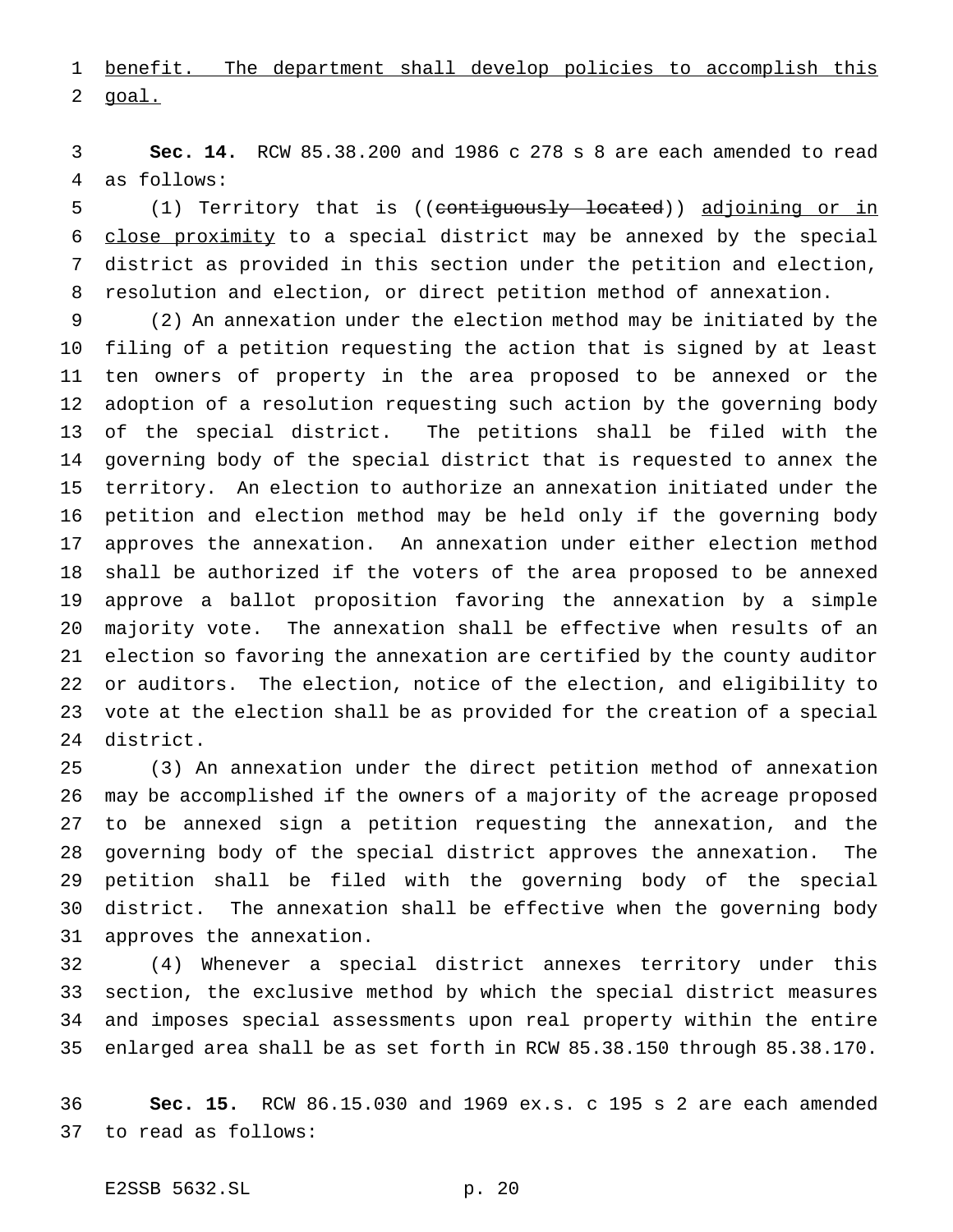Upon receipt of a petition asking that a zone be created, or upon motion of the board, the board shall adopt a resolution which shall describe the boundaries of such proposed zone; describe in general terms the flood control needs or requirements within the zone; set a date for public hearing upon the creation of such zone, which shall be not more than thirty days after the adoption of such resolution. Notice of such hearing and publication shall be had in the manner provided in RCW 36.32.120(7).

 At the hearing scheduled upon the resolution, the board shall permit all interested parties to be heard. Thereafter, the board may reject the resolution or it may modify the boundaries of such zone and make such other corrections or additions to the resolutions as they deem necessary to the accomplishment of the purpose of this chapter: PROVIDED, That if the boundaries of such zone are enlarged, the board shall hold an additional hearing following publication and notice of such new boundaries: PROVIDED FURTHER, That the boundaries of any zone shall generally follow the boundaries of the watershed area affected: PROVIDED FURTHER, That the immediately preceding proviso shall in no way limit or be construed to prohibit the formation of a county-wide flood control zone district authorized to be created by RCW 86.15.025. 21 Within ((ten)) thirty days after final hearing on a resolution, the 22 board shall issue its ((order)) ordinance creating the flood control 23 zone district.

 **Sec. 16.** RCW 86.15.050 and 1961 c 153 s 5 are each amended to read as follows:

26 The board ((<del>of county commissioners of each county</del>)) shall be ex officio, by virtue of their office, supervisors of the zones created in 28 each county. The supervisors of the district shall conduct the business of the flood control zone district according to the regular 30 rules and procedures that it adopts.

 **Sec. 17.** RCW 86.15.160 and 1986 c 278 s 60 are each amended to read as follows:

For the purposes of this chapter the supervisors may authorize:

 (1) An annual excess ad valorem tax levy within any zone or participating zones when authorized by the voters of the zone or participating zones under RCW 84.52.052 and 84.52.054;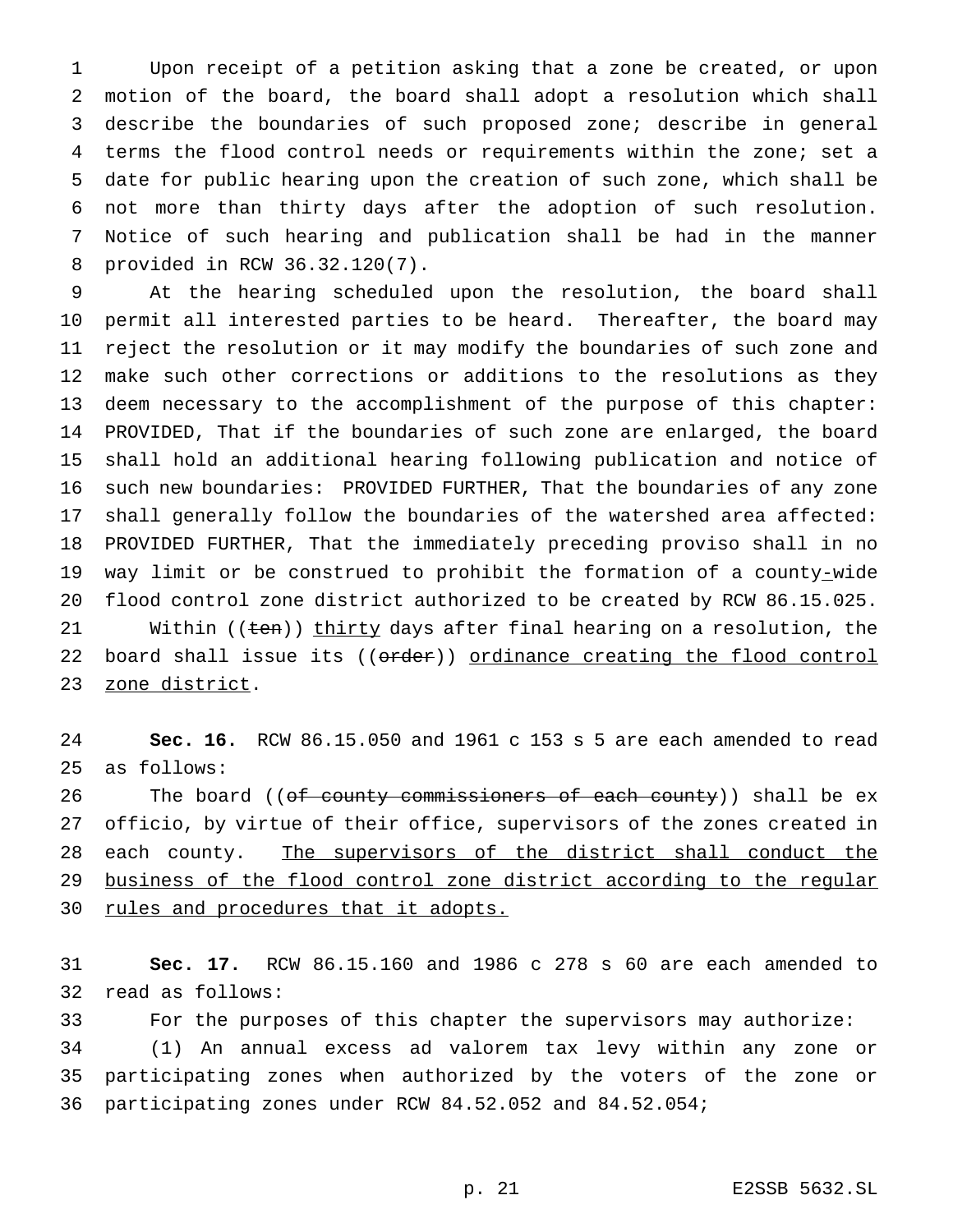(2) An assessment upon property, including state property, specially benefited by flood control improvements or storm water control improvements imposed under chapter 86.09 RCW;

 (3) Within any zone or participating zones an annual ad valorem property tax levy of not to exceed fifty cents per thousand dollars of assessed value when the levy will not take dollar rates that other taxing districts may lawfully claim and that will not cause the combined levies to exceed the constitutional and/or statutory limitations, and the additional levy, or any portion thereof, may also be made when dollar rates of other taxing units is released therefor by agreement with the other taxing units from their authorized levies 12 under chapter 39.67 RCW;

 (4) A charge, under RCW 36.89.080 through 36.89.100, for the furnishing of service to those who are receiving or will receive 15 benefits from storm water control facilities (( $\text{and}$ )) or who are contributing to an increase in surface water runoff. Except as otherwise provided in RCW 90.03.525, any public entity and public property, including the state and state property, shall be liable for the charges to the same extent a private person and privately owned property is liable for the charges, and in setting these rates and charges, consideration may be made of in-kind services, such as stream improvements or donation of property;

 (5) The creation of local improvement districts and utility local improvement districts, the issuance of improvement district bonds and warrants, and the imposition, collection, and enforcement of special assessments on all property, including any state-owned or other publicly-owned property, specially benefited from improvements in the same manner as provided for counties by chapter 36.94 RCW.

 **Sec. 18.** RCW 86.26.105 and 1986 c 46 s 5 are each amended to read as follows:

 ((A comprehensive flood control management plan shall determine the need for flood control work, consider alternatives to in-stream flood control work, identify and consider potential impacts of in-stream flood control work on the state's in-stream resources, and identify the 35 river's meander belt or floodway.)) A comprehensive flood control 36 management plan shall be completed and adopted ((within at least three 37 years of the certification that it is being prepared, as provided in 38 RCW 86.26.050)) by any county that has experienced at least two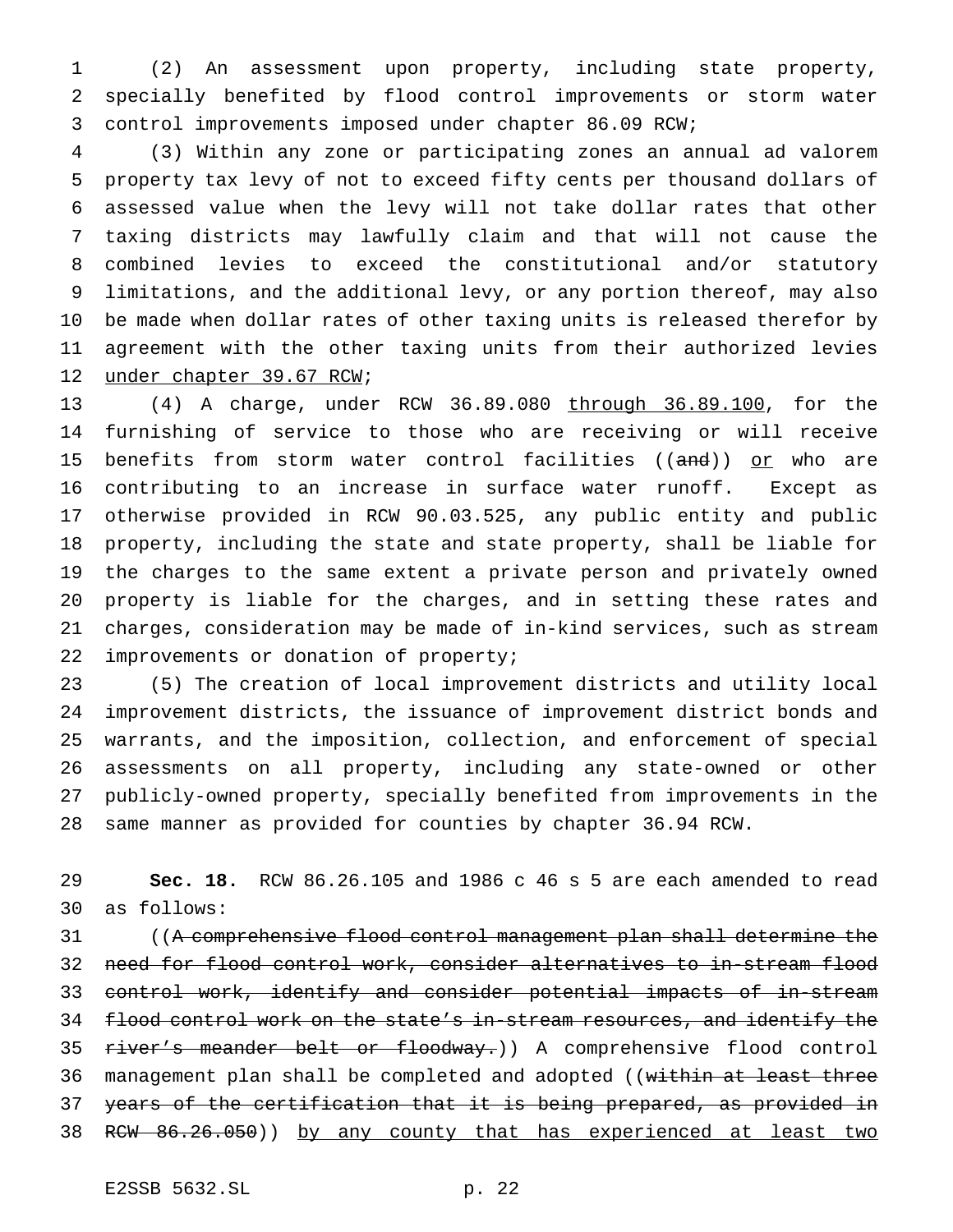presidentially declared flood disasters within the most recent ten-year period by December 31, 1999, or within two years of a second presidentially declared flood disaster.

 If ((after this three-year period has elapsed)), by December 31, 1999, or by the end of the two-year period following a second presidentially declared flood disaster such a comprehensive flood control plan has not been completed and adopted, grants for flood control maintenance projects shall not be made to the county or municipal corporations in the county until a comprehensive flood control plan is completed and adopted by the appropriate local authority. These limitations on grants shall not preclude allocations 12 for emergency purposes made pursuant to RCW 86.26.060, however priority consideration for emergency assistance shall be given to those counties 14 required to plan under this section who have completed their plans.

 \*Sec. 19. RCW 90.58.180 and <sup>1994</sup> <sup>c</sup> <sup>253</sup> <sup>s</sup> <sup>3</sup> are each amended to read as follows:

 (1) Any person aggrieved by the granting, denying, or rescinding of 18 a permit on shorelines of the state pursuant to RCW 90.58.140 may seek review from the shorelines hearings board by filing <sup>a</sup> request for the same within thirty days of the date of filing as defined in RCW 90.58.140(6).

 Concurrently with the filing of any request for review with the board as provided in this section pertaining to <sup>a</sup> final order of <sup>a</sup> local government, the requestor shall file <sup>a</sup> copy of his or her request 25 with the department and the attorney general. If it appears to the department or the attorney general that the requestor has valid reasons 27 to seek review, either the department or the attorney general may certify the request within thirty days after its receipt to the shorelines hearings board following which the board shall then, but not otherwise, review the matter covered by the requestor. The failure to obtain such certification shall not preclude the requestor from obtaining <sup>a</sup> review in the superior court under any right to review 33 otherwise available to the requestor. The department and the attorney general may intervene to protect the public interest and insure that the provisions of this chapter are complied with at any time within fifteen days from the date of the receipt by the department or the attorney general of <sup>a</sup> copy of the request for review filed pursuant to this section. The shorelines hearings board shall initially schedule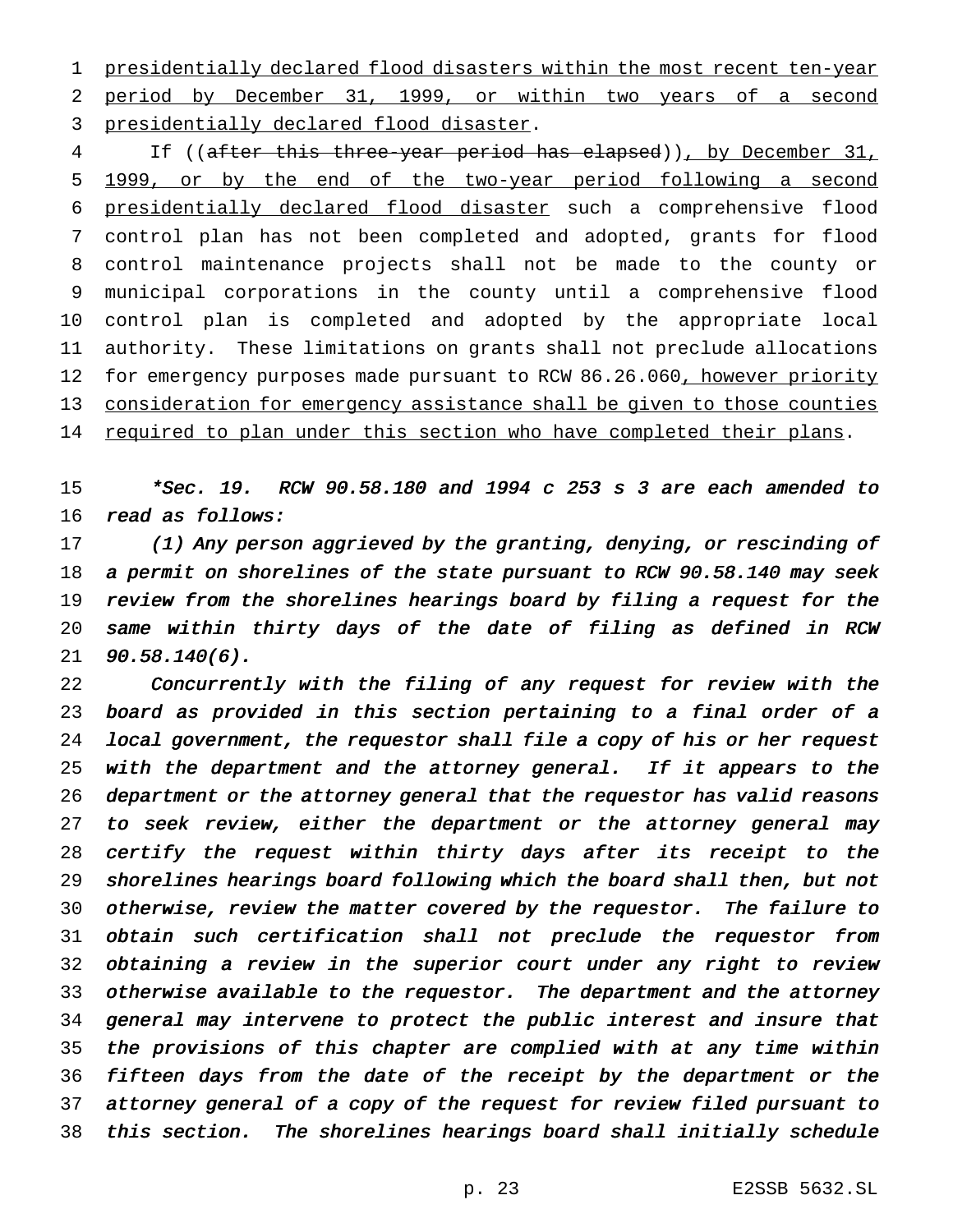review proceedings on such requests for review without regard as to whether such requests have or have not been certified or as to whether the period for the department or the attorney general to intervene has or has not expired, unless such review is to begin within thirty days of such scheduling. If at the end of the thirty day period for certification neither the department nor the attorney general has certified <sup>a</sup> request for review, the hearings board shall remove the request from its review schedule.

 (2) The department or the attorney general may obtain review of any final order granting <sup>a</sup> permit, or granting or denying an application for <sup>a</sup> permit issued by <sup>a</sup> local government by filing <sup>a</sup> written request 12 with the shorelines hearings board and the appropriate local government within thirty days from the date the final order was filed as provided in RCW 90.58.140(6).

 (3) The review proceedings authorized in subsections (1) and (2) of this section are subject to the provisions of chapter 34.05 RCW pertaining to procedures in adjudicative proceedings. Judicial review 18 of such proceedings of the shorelines hearings board is governed by chapter 34.05 RCW.

20 (4) If the review proceedings authorized in subsection (1) of this 21 section find for the requestor, and if the requestor is the permit 22 applicant, the requestor may be awarded any legal and engineering costs 23 involved in challenging the permit decision.

 (5) A local government may appeal to the shorelines hearings board any rules, regulations, or guidelines adopted or approved by the department within thirty days of the date of the adoption or approval. The board shall make <sup>a</sup> final decision within sixty days following the hearing held thereon.

29 If the board determines that the rule, regulation, or guideline:

 (a) Is clearly erroneous in light of the policy of this chapter; or (b) Constitutes an implementation of this chapter in violation of

constitutional or statutory provisions; or

(c) Is arbitrary and capricious; or

 (d) Was developed without fully considering and evaluating all material submitted to the department by the local government; or

 (e) Was not adopted in accordance with required procedures; the board shall enter <sup>a</sup> final decision declaring the rule, regulation, or guideline invalid, remanding the rule, regulation, or guideline to the department with <sup>a</sup> statement of the reasons in support of the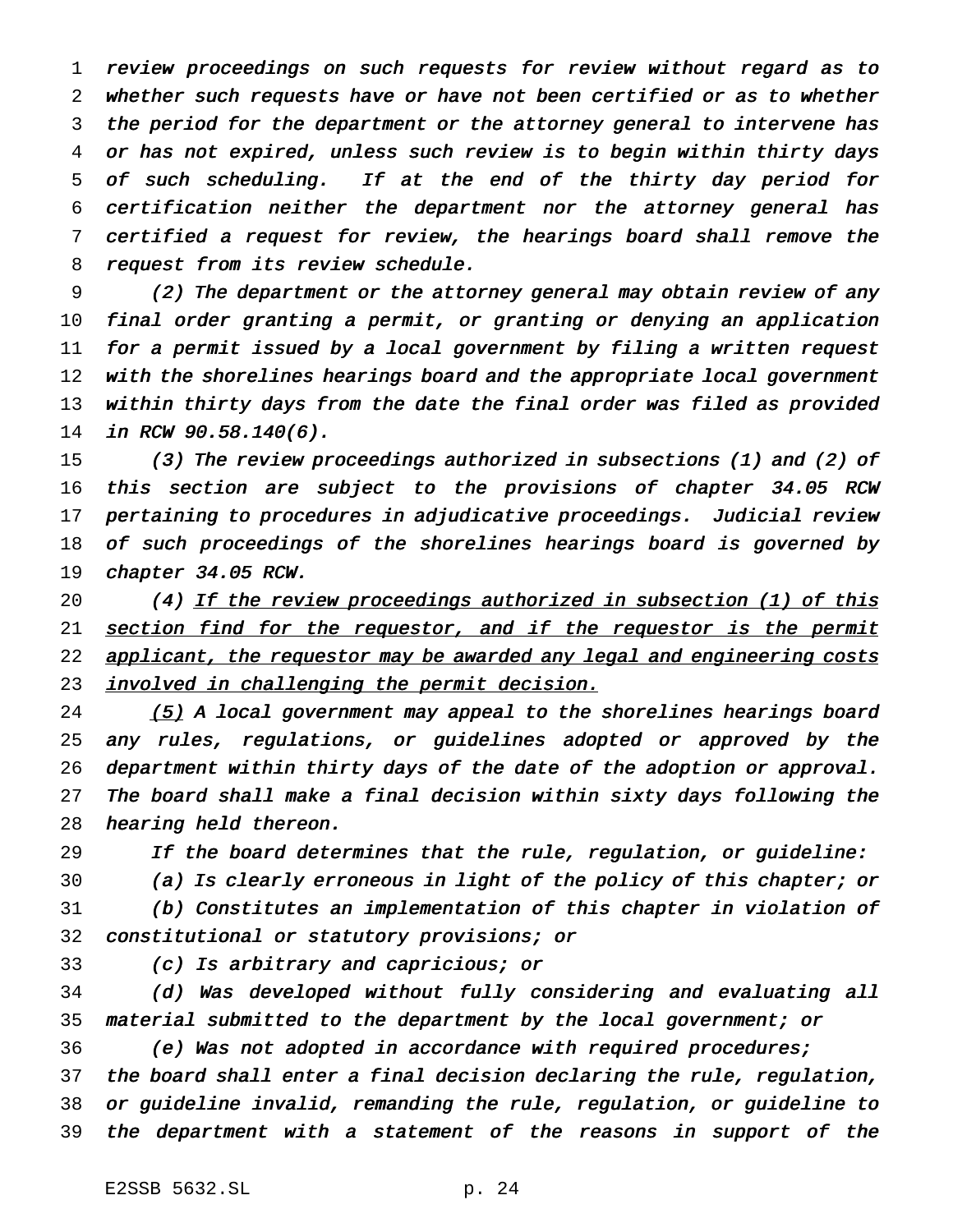determination, and directing the department to adopt, after <sup>a</sup> thorough consultation with the affected local government, <sup>a</sup> new rule, regulation, or guideline. Unless the board makes one or more of the determinations as hereinbefore provided, the board shall find the rule, regulation, or guideline to be valid and enter <sup>a</sup> final decision to that effect.

 (( $\left(\frac{+5}{} \right)$ ) (6) Rules, regulations, and guidelines shall be subject to review in superior court, if authorized pursuant to RCW 34.05.570(2). No review shall be granted by <sup>a</sup> superior court on petition from <sup>a</sup> local government unless the local government shall first have obtained review 11 under subsection (( $\left(4\right)$ )) (5) of this section and the petition for court 12 review is filed within three months after the date of final decision by 13 the shorelines hearings board.

**\*Sec. 19 was vetoed. See message at end of chapter.**

15 \*NEW SECTION. Sec. 20. A new section is added to chapter 43.17 RCW to read as follows:

 Each appropriate agency shall actively seek to encourage through permit requirements the removal of accumulated materials from rivers 19 and streams where there is a measurable flood damage reduction benefit. Each agency shall develop policies to accomplish this goal. Policies should consider the benefits of <sup>a</sup> designed, open-channel hydraulic engineering criteria to facilitate the natural downstream movement of detrimental material.

**\*Sec. 20 was vetoed. See message at end of chapter.**

 **Sec. 21.** RCW 86.12.200 and 1991 c 322 s 3 are each amended to read as follows:

 The county legislative authority of any county may adopt a comprehensive flood control management plan for any drainage basin that is located wholly or partially within the county.

 A comprehensive flood control management plan shall include the following elements:

 (1) Designation of areas that are susceptible to periodic flooding, from inundation by bodies of water or surface water runoff, or both, including the river's meander belt or floodway;

 (2) Establishment of a comprehensive scheme of flood control protection and improvements for the areas that are subject to such periodic flooding, that includes: (a) Determining the need for, and desirable location of, flood control improvements to protect or

p. 25 E2SSB 5632.SL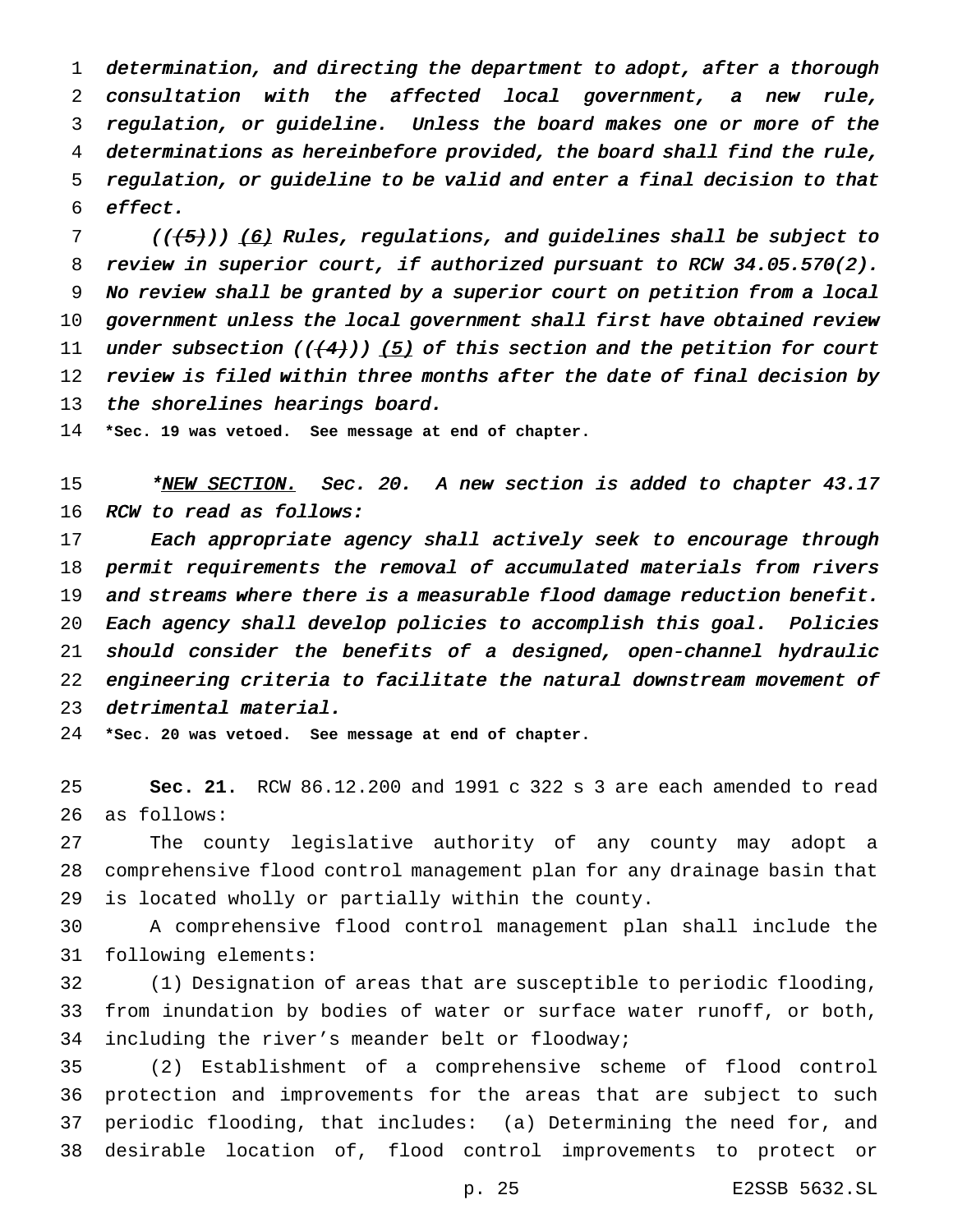preclude flood damage to structures, works, and improvements, based 2 upon a ((cost/benefit)) cost-benefit ratio between the expense of providing and maintaining these improvements and the benefits arising from these improvements; (b) establishing the level of flood protection that each portion of the system of flood control improvements will be permitted; (c) identifying and considering alternatives to in-stream 7 flood control work; (d) the impact of in-stream flood control work on 8 the state's in-stream resources; (e) identifying areas where flood waters could be directed during a flood to avoid damage to buildings 10 and other structures; ((and (e))) (f) identifying areas where a river may migrate into a new channel and developing options to prevent the 12 creation of the new channel; (g) identifying practices that will avoid long-term accretion of sediments; and (h) identifying sources of revenue that will be sufficient to finance the comprehensive scheme of flood control protection and improvements;

 (3) Establishing land use regulations that preclude the location of structures, works, or improvements in critical portions of such areas subject to periodic flooding, including a river's meander belt or floodway, and permitting only flood-compatible land uses in such areas;

 (4) Establishing restrictions on construction activities in areas subject to periodic floods that require the flood proofing of those 22 structures that are permitted to be constructed or remodeled; and

 (5) Establishing restrictions on land clearing activities and development practices that exacerbate flood problems by increasing the flow or accumulation of flood waters, or the intensity of drainage, on low-lying areas. Land clearing activities do not include forest practices as defined in chapter 76.09 RCW.

 A comprehensive flood control management plan shall be subject to the minimum requirements for participation in the national flood insurance program, requirements exceeding the minimum national flood insurance program that have been adopted by the department of ecology for a specific flood plain pursuant to RCW 86.16.031, and rules adopted 33 by the department of ecology pursuant to chapter 86.16 RCW and RCW 86.26.050 relating to flood plain management activities. When a county 35 plans under chapter 36.70A RCW, it  $((\text{max}))$  must incorporate the portion of its comprehensive flood control management plan relating to land use restrictions in its comprehensive plan and development regulations adopted pursuant to chapter 36.70A RCW.

# E2SSB 5632.SL p. 26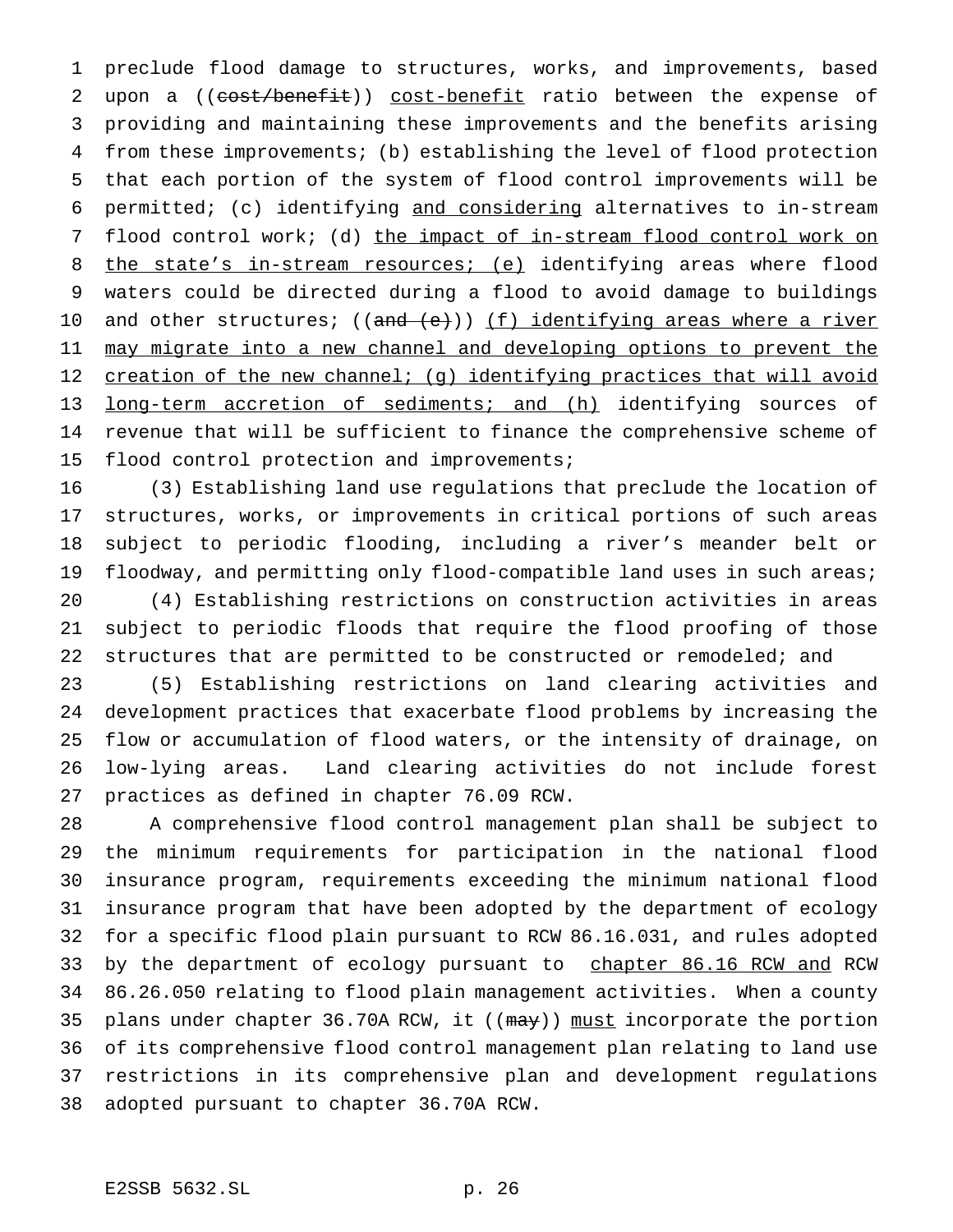**Sec. 22.** RCW 90.58.030 and 1987 c 474 s 1 are each amended to read as follows:

 As used in this chapter, unless the context otherwise requires, the following definitions and concepts apply:

(1) Administration:

(a) "Department" means the department of ecology;

(b) "Director" means the director of the department of ecology;

 (c) "Local government" means any county, incorporated city, or town which contains within its boundaries any lands or waters subject to this chapter;

 (d) "Person" means an individual, partnership, corporation, association, organization, cooperative, public or municipal corporation, or agency of the state or local governmental unit however designated;

 (e) "Hearing board" means the shoreline hearings board established by this chapter.

(2) Geographical:

 (a) "Extreme low tide" means the lowest line on the land reached by a receding tide;

 (b) "Ordinary high water mark" on all lakes, streams, and tidal water is that mark that will be found by examining the bed and banks and ascertaining where the presence and action of waters are so common and usual, and so long continued in all ordinary years, as to mark upon the soil a character distinct from that of the abutting upland, in respect to vegetation as that condition exists on June 1, 1971, as it may naturally change thereafter, or as it may change thereafter in accordance with permits issued by a local government or the department: PROVIDED, That in any area where the ordinary high water mark cannot be found, the ordinary high water mark adjoining salt water shall be the line of mean higher high tide and the ordinary high water mark 31 adjoining fresh water shall be the line of mean high water;

 (c) "Shorelines of the state" are the total of all "shorelines" and "shorelines of state-wide significance" within the state;

 (d) "Shorelines" means all of the water areas of the state, including reservoirs, and their associated wetlands, together with the lands underlying them; except (i) shorelines of state-wide significance; (ii) shorelines on segments of streams upstream of a point where the mean annual flow is twenty cubic feet per second or less and the wetlands associated with such upstream segments; and (iii)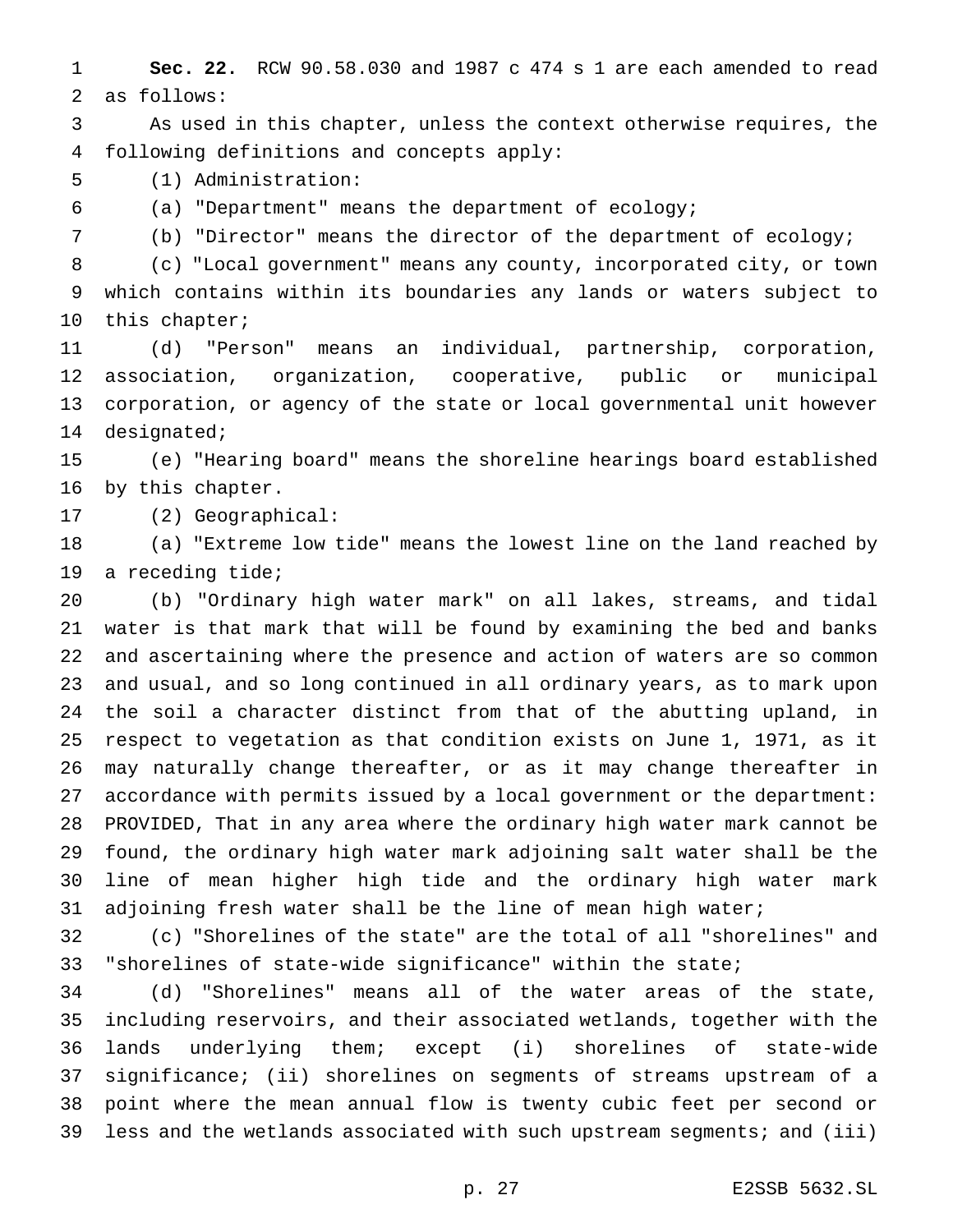shorelines on lakes less than twenty acres in size and wetlands associated with such small lakes;

 (e) "Shorelines of state-wide significance" means the following shorelines of the state:

 (i) The area between the ordinary high water mark and the western boundary of the state from Cape Disappointment on the south to Cape Flattery on the north, including harbors, bays, estuaries, and inlets; (ii) Those areas of Puget Sound and adjacent salt waters and the

 Strait of Juan de Fuca between the ordinary high water mark and the line of extreme low tide as follows:

(A) Nisqually Delta--from DeWolf Bight to Tatsolo Point,

(B) Birch Bay--from Point Whitehorn to Birch Point,

(C) Hood Canal--from Tala Point to Foulweather Bluff,

 (D) Skagit Bay and adjacent area--from Brown Point to Yokeko Point, and

(E) Padilla Bay--from March Point to William Point;

 (iii) Those areas of Puget Sound and the Strait of Juan de Fuca and adjacent salt waters north to the Canadian line and lying seaward from the line of extreme low tide;

 (iv) Those lakes, whether natural, artificial, or a combination thereof, with a surface acreage of one thousand acres or more measured 22 at the ordinary high water mark;

(v) Those natural rivers or segments thereof as follows:

 (A) Any west of the crest of the Cascade range downstream of a point where the mean annual flow is measured at one thousand cubic feet per second or more,

 (B) Any east of the crest of the Cascade range downstream of a point where the annual flow is measured at two hundred cubic feet per second or more, or those portions of rivers east of the crest of the Cascade range downstream from the first three hundred square miles of drainage area, whichever is longer;

 (vi) Those wetlands associated with (i), (ii), (iv), and (v) of 33 this subsection  $(2)(e)$ ;

 (f) "Wetlands" or "wetland areas" means those lands extending landward for two hundred feet in all directions as measured on a horizontal plane from the ordinary high water mark; floodways and contiguous flood plain areas landward two hundred feet from such floodways; and all marshes, bogs, swamps, and river deltas associated with the streams, lakes, and tidal waters which are subject to the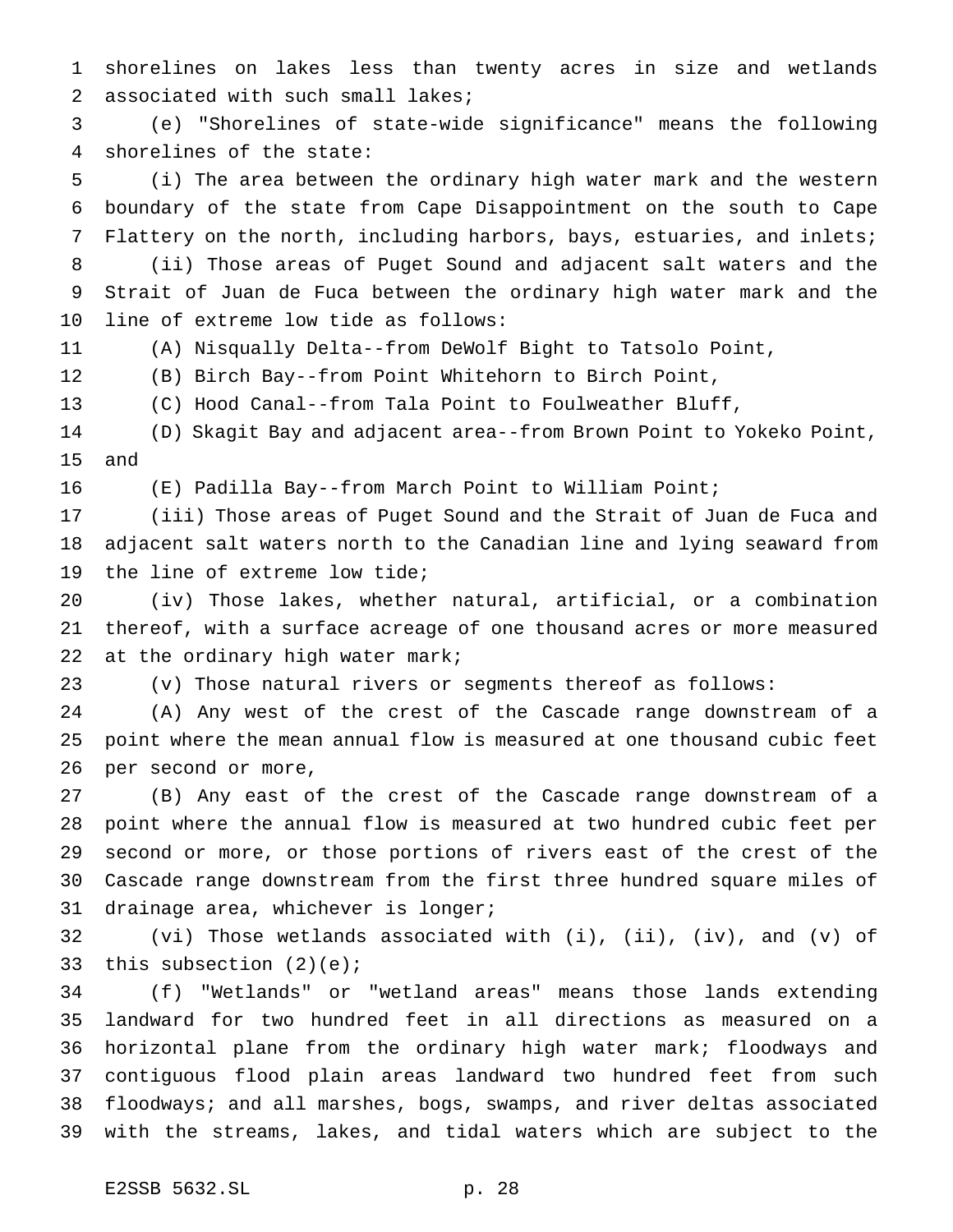provisions of this chapter; the same to be designated as to location by 2 the department of ecology (: PROVIDED, That)). However, any county or city may determine that portion of a one-hundred-year-flood plain to be included in its master program as long as such portion includes, as a minimum, the floodway and the adjacent land extending landward two 6 hundred feet ((therefrom));

 (g) "Floodway" means those portions of the area of a river valley lying streamward from the outer limits of a watercourse upon which flood waters are carried during periods of flooding that occur with reasonable regularity, although not necessarily annually, said floodway being identified, under normal condition, by changes in surface soil conditions or changes in types or quality of vegetative ground cover condition. The floodway shall not include those lands that can reasonably be expected to be protected from flood waters by flood control devices maintained by or maintained under license from the federal government, the state, or a political subdivision of the state. (3) Procedural terms:

 (a) "Guidelines" means those standards adopted to implement the policy of this chapter for regulation of use of the shorelines of the state prior to adoption of master programs. Such standards shall also provide criteria to local governments and the department in developing 22 master programs;

 (b) "Master program" shall mean the comprehensive use plan for a described area, and the use regulations together with maps, diagrams, charts, or other descriptive material and text, a statement of desired goals, and standards developed in accordance with the policies enunciated in RCW 90.58.020;

 (c) "State master program" is the cumulative total of all master programs approved or adopted by the department of ecology;

 (d) "Development" means a use consisting of the construction or exterior alteration of structures; dredging; drilling; dumping; filling; removal of any sand, gravel, or minerals; bulkheading; driving of piling; placing of obstructions; or any project of a permanent or temporary nature which interferes with the normal public use of the surface of the waters overlying lands subject to this chapter at any state of water level;

 (e) "Substantial development" shall mean any development of which the total cost or fair market value exceeds two thousand five hundred dollars, or any development which materially interferes with the normal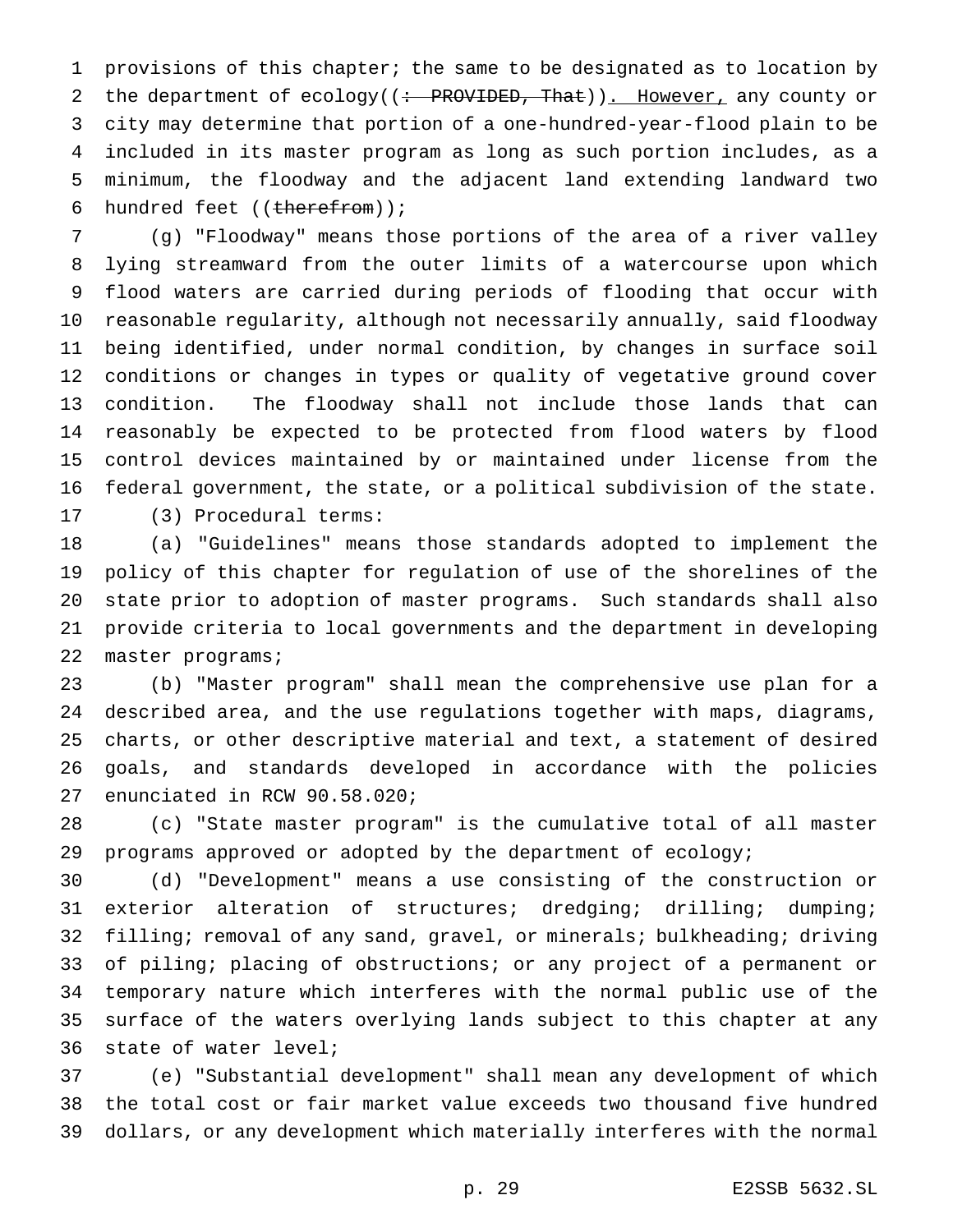public use of the water or shorelines of the state; except that the following shall not be considered substantial developments for the purpose of this chapter:

 (i) Normal maintenance or repair of existing structures or developments, including damage by accident, fire, or elements;

 (ii) Improvements to dikes and levees if the improvement is determined by a county to be consistent with a comprehensive flood 8 control management plan developed under chapter 86.26 RCW;

 (iii) Construction of the normal protective bulkhead common to single family residences;

11 (( $(i+1i)$ )) (iv) Emergency construction necessary to protect property 12 from damage by the elements;

 $((\overleftrightarrow{iv}))$   $(v)$  Construction and practices normal or necessary for farming, irrigation, and ranching activities, including agricultural service roads and utilities on wetlands, and the construction and maintenance of irrigation structures including but not limited to head gates, pumping facilities, and irrigation channels: PROVIDED, That a feedlot of any size, all processing plants, other activities of a commercial nature, alteration of the contour of the wetlands by leveling or filling other than that which results from normal cultivation, shall not be considered normal or necessary farming or ranching activities. A feedlot shall be an enclosure or facility used or capable of being used for feeding livestock hay, grain, silage, or other livestock feed, but shall not include land for growing crops or vegetation for livestock feeding and/or grazing, nor shall it include normal livestock wintering operations;

27 ( $(\forall \forall)$ ) (vi) Construction or modification of navigational aids such as channel markers and anchor buoys;

 $((\overline{\mathbf{v}\mathbf{i}}))$  ( $\underline{\mathbf{v}\mathbf{i}\mathbf{i}})$  Construction on wetlands by an owner, lessee, or contract purchaser of a single family residence for his own use or for the use of his family, which residence does not exceed a height of thirty-five feet above average grade level and which meets all requirements of the state agency or local government having jurisdiction thereof, other than requirements imposed pursuant to this chapter;

36  $((\overline{\text{viii}}))$  (viii) Construction of a dock, including a community dock, designed for pleasure craft only, for the private noncommercial use of the owner, lessee, or contract purchaser of single and multiple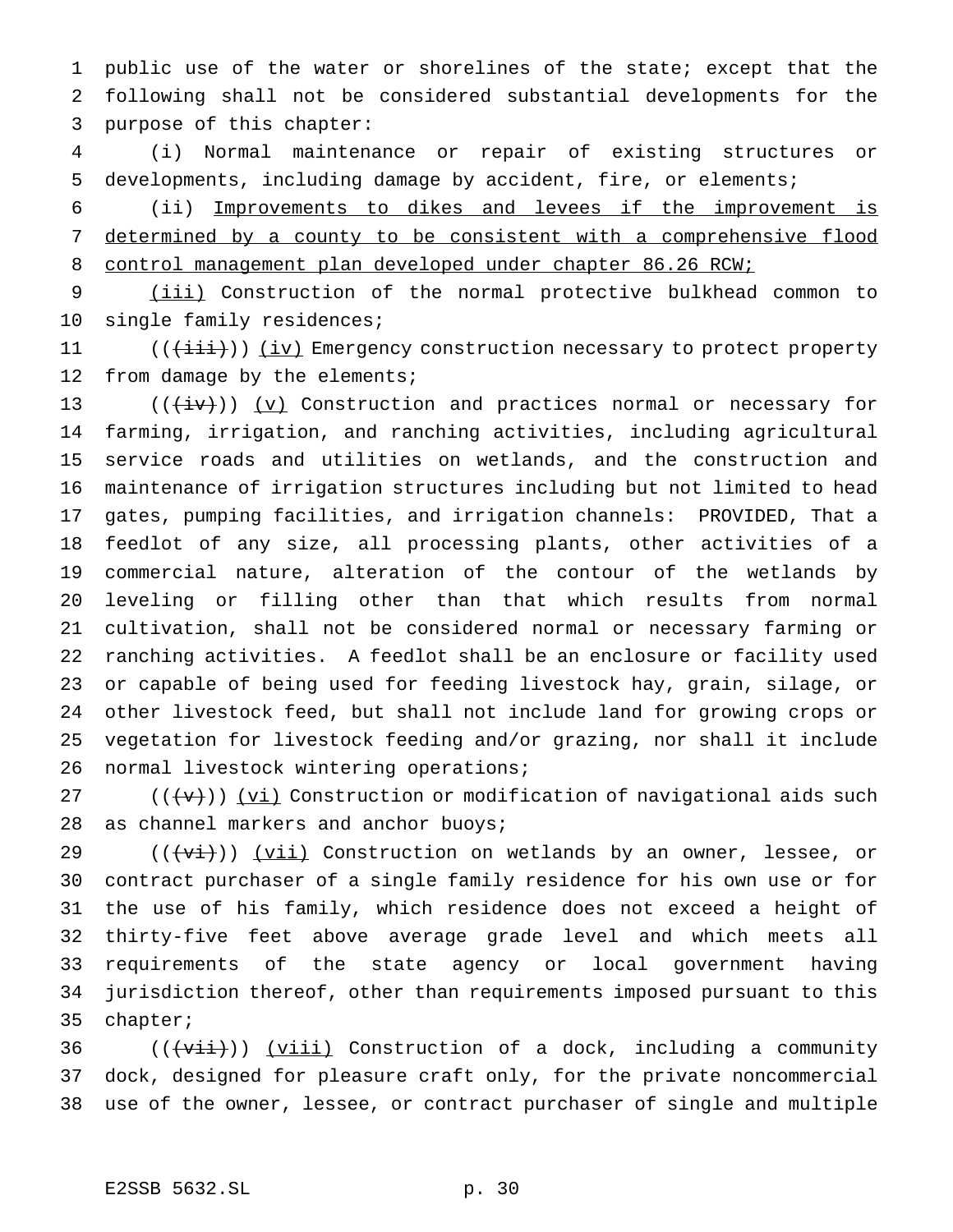family residences, the cost of which does not exceed two thousand five hundred dollars;

3 ((( $\overline{v\pm i}$ )) (ix) Operation, maintenance, or construction of canals, waterways, drains, reservoirs, or other facilities that now exist or are hereafter created or developed as a part of an irrigation system for the primary purpose of making use of system waters, including return flow and artificially stored ground water for the irrigation of lands;

9  $((\overleftrightarrow{xx}))$   $(x)$  The marking of property lines or corners on state owned lands, when such marking does not significantly interfere with normal public use of the surface of the water;

 $((\{x\})$   $(xi)$  Operation and maintenance of any system of dikes, ditches, drains, or other facilities existing on September 8, 1975, which were created, developed, or utilized primarily as a part of an agricultural drainage or diking system;

 $((\overline{+x\cdot}))(\overline{x\cdot i})$  Any action commenced prior to December 31, 1982, pertaining to (A) the restoration of interim transportation services as may be necessary as a consequence of the destruction of the Hood Canal bridge, including, but not limited to, improvements to highways, development of park and ride facilities, and development of ferry terminal facilities until a new or reconstructed Hood Canal bridge is open to traffic; and (B) the reconstruction of a permanent bridge at the site of the original Hood Canal bridge.

 **Sec. 23.** RCW 47.28.140 and 1991 c 322 s 29 are each amended to read as follows:

 When in the opinion of the governing authorities representing the department and any agency, instrumentality, municipal corporation, or political subdivision of the state of Washington, any highway, road, or street will be benefited or improved by constructing, reconstructing, locating, relocating, laying out, repairing, surveying, altering, improving, or maintaining, or by the establishment adjacent to, under, upon, within, or above any portion of any such highway, road, or street of an urban public transportation system, by either the department or any agency, instrumentality, municipal corporation, or political subdivision of the state, and it is in the public interest to do so, the authorities may enter into cooperative agreements wherein either agrees to perform the work and furnish the materials necessary and pay the cost thereof, including necessary engineering assistance, which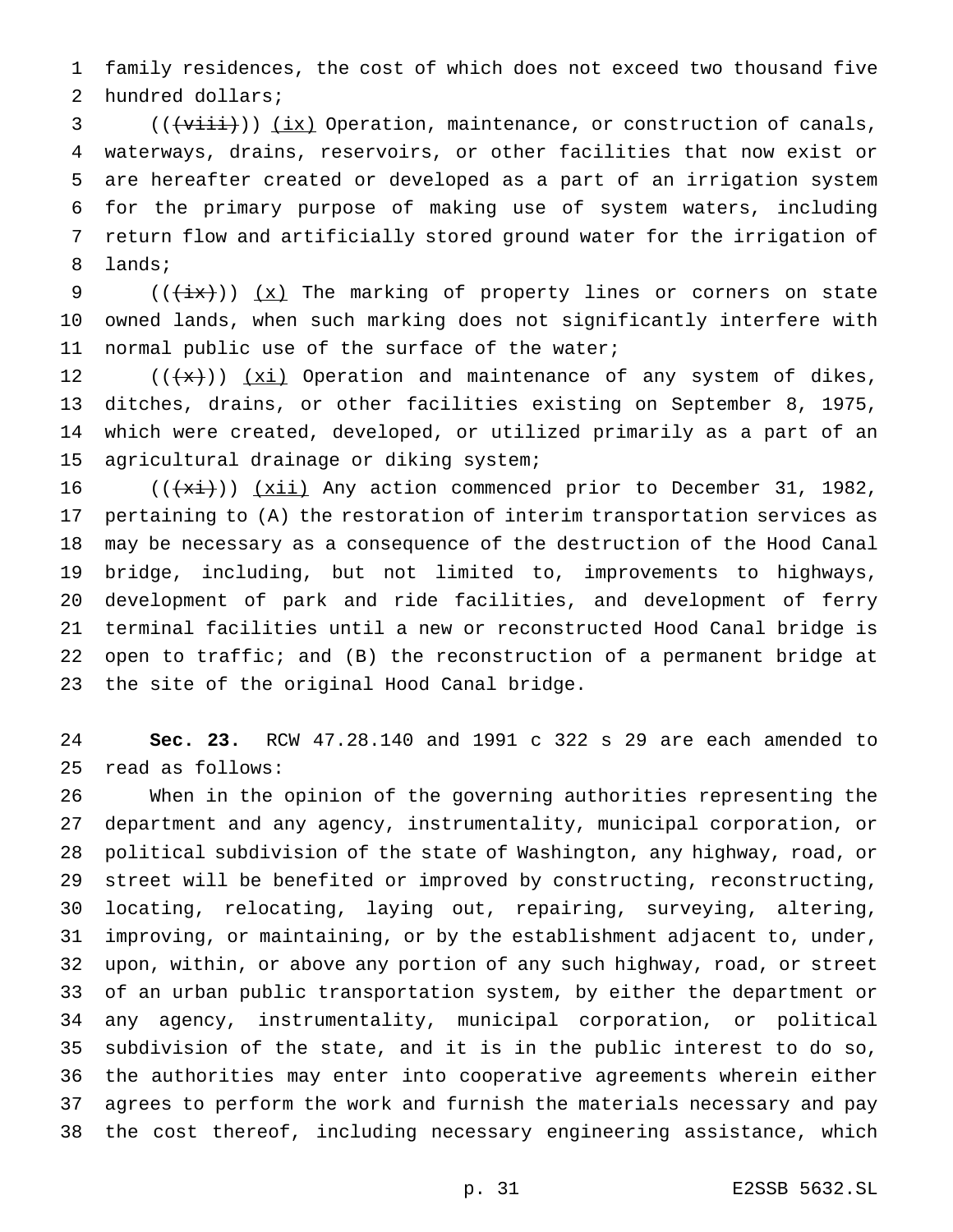costs and expenses shall be reimbursed by the party whose responsibility it was to do or perform the work or improvement in the first instance. The work may be done by either day labor or contract, and the cooperative agreement between the parties shall provide for the method of reimbursement. In the case of some special benefit or 6 improvement to a state highway derived from ((any project that assists in preventing or minimizing flood damages as defined in RCW 86.16.120 8 or from)) the construction of any public works project, including any urban public transportation system, the department may contribute to the cost thereof by making direct payment to the particular state department, agency, instrumentality, municipal corporation, or political subdivision on the basis of benefits received, but such payment shall be made only after a cooperative agreement has been entered into for a specified amount or on an actual cost basis prior to the commencement of the particular public works project.

16 In the case of a special benefit or improvement to a state highway 17 derived from a project that assists in preventing or reducing flood damages as defined in RCW 86.16.120, the department shall contribute to 19 the cost of the benefit or improvement by making direct payment to the particular state department, agency, instrumentality, municipal corporation, or political subdivision on the basis of contribution to 22 the problem or benefits received. The department may make payment only 23 after an agreement has been entered into between the department and the 24 appropriate state or local government entity. The department shall 25 contribute costs on the basis of benefits received.

 NEW SECTION. **Sec. 24.** A new section is added to chapter 86.26 RCW to read as follows:

 A flood protection project is work necessary to preserve, restore, or improve either natural or human-made stream banks or flood control facilities that repair or prevent flood damage as defined in RCW 86.16.120 including but not limited to damage by erosion, stream flow, sheet runoff, or other damages by the sea or other bodies of water.

 NEW SECTION. **Sec. 25.** The department of transportation shall provide to the respective counties an inventory of all state highways and bridges, that are located in federal emergency management agency- designated flood plains, and are located within each county with two or more presidentially declared flood disasters within the most recent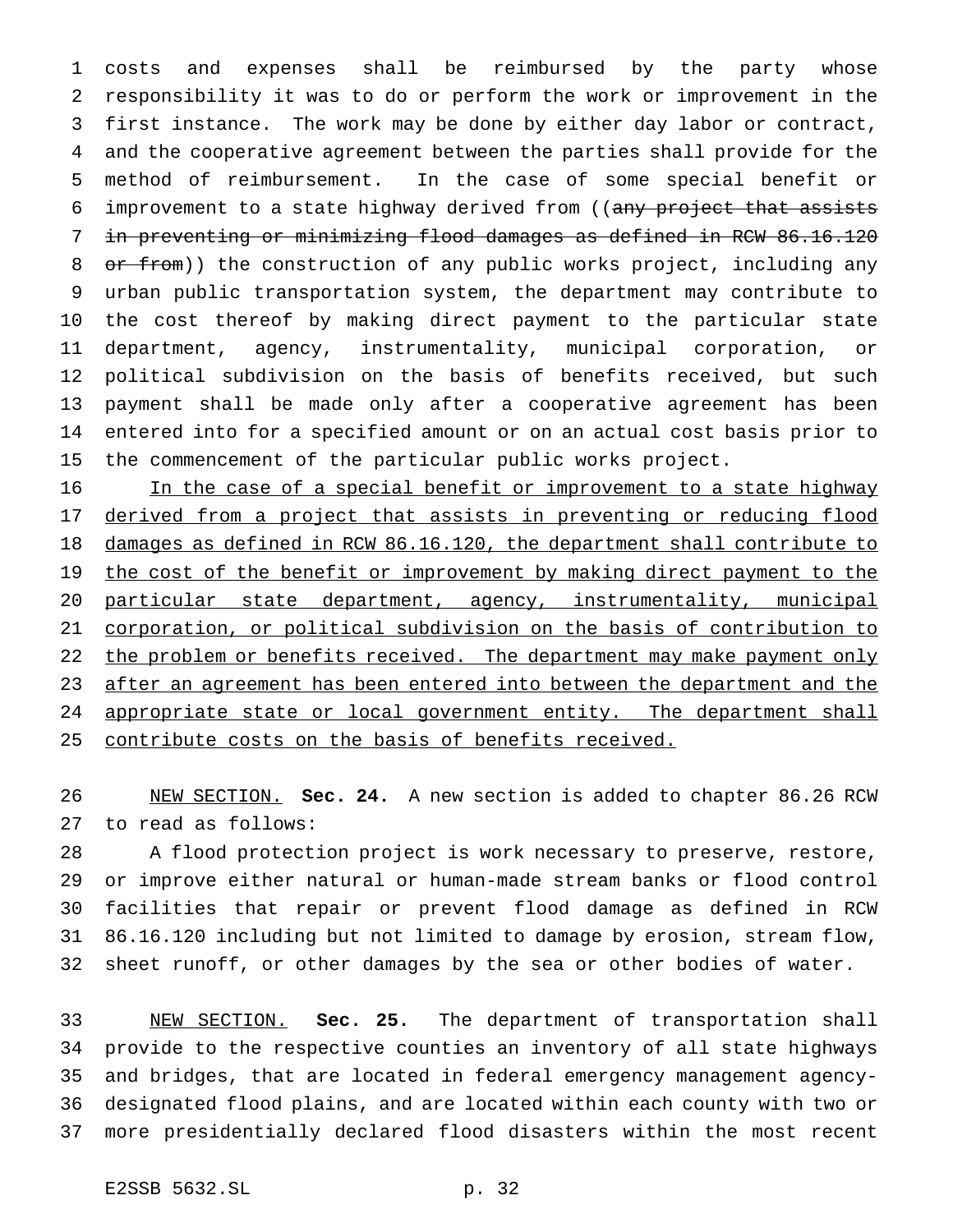ten-year period. The department of transportation shall provide any available flood plain information to assist the counties as they prepare the county comprehensive flood control management plan. The department shall provide input and cooperate with the counties in identifying any state roads or bridges that may cause a constriction to the natural flow of flood waters. The department shall also assist the counties in identifying state roads that, either by themselves or in conjunction with levees or other structures in the flood plain, may potentially entrap floodwaters in areas originally intended to be floodproofed. The county comprehensive flood control management plan should identify flooding events that pose a serious threat to critical transportation facilities in the form of damage to a roadway or to a bridge, or closure to the roadway or bridge during times of a flooding emergency.

 NEW SECTION. **Sec. 26.** A new section is added to chapter 75.20 RCW to read as follows:

 By December 31, 1996, the departments of fish and wildlife, natural resources, and ecology shall jointly develop a memorandum of understanding to facilitate the consideration of projects that will aid in the minimization or prevention of flood damage as defined in RCW 86.16.120. To reduce the duplication of information required by a project's permits, the departments must provide in their memorandum procedures to share data to the extent practicable among themselves and with other agencies that may be involved in approving or denying a permit application. The departments' memorandum must provide a plan to implement a comprehensive permit process that is streamlined and easily understandable to permit applicants.

 NEW SECTION. **Sec. 27.** RCW 79.90.325 and 1984 c 212 s 10 are each repealed.

 NEW SECTION. **Sec. 28.** If specific funding for the purposes of this act, referencing this act by bill number, is not provided by June 30, 1995, in the omnibus appropriations act, this act is null and void.

33 \*NEW SECTION. Sec. 29. This act is necessary for the immediate preservation of the public peace, health, or safety, or support of the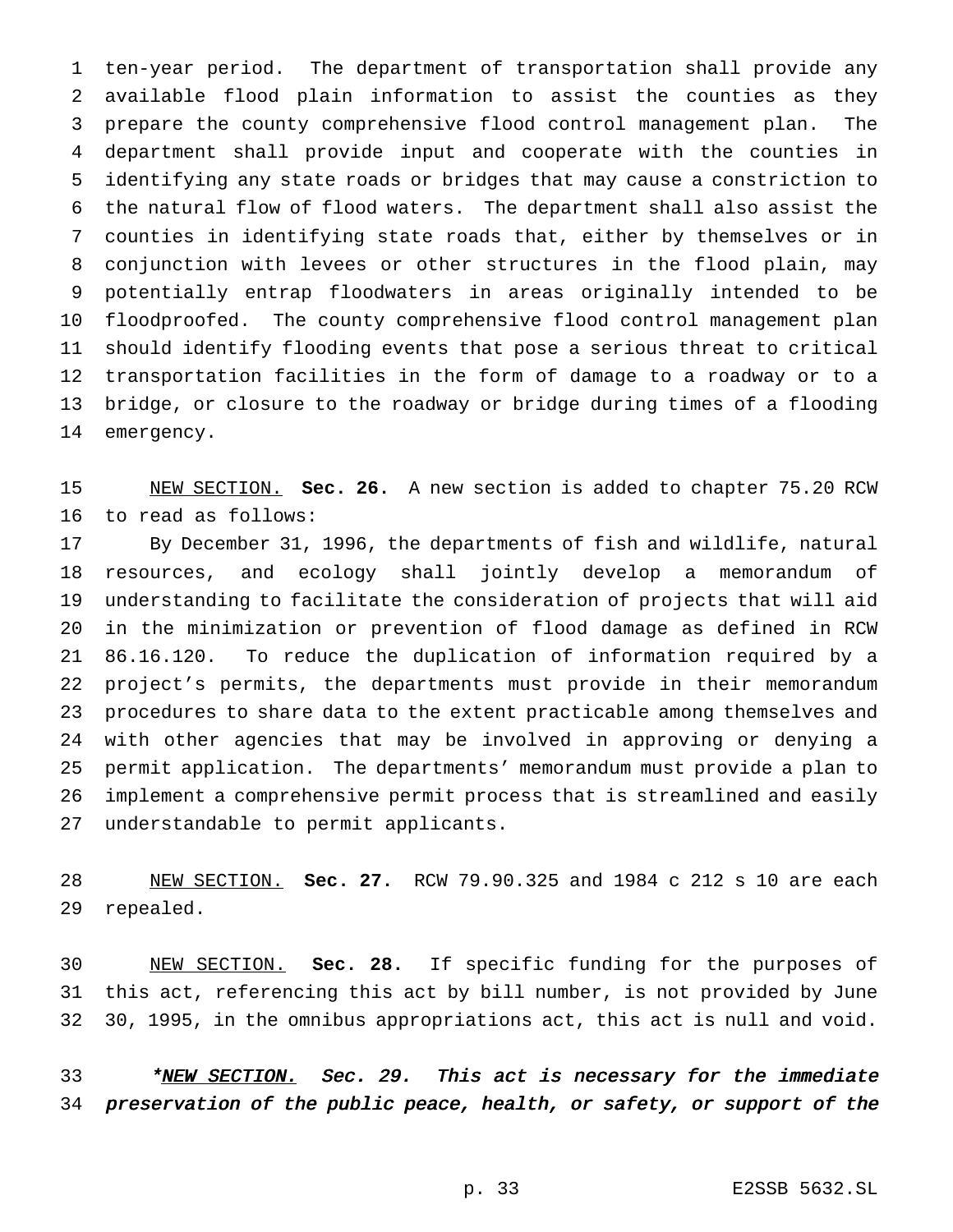- state government and its existing public institutions, and shall take
- effect immediately.
- **\*Sec. 29 was vetoed. See message at end of chapter.**

Passed the Senate March 14 , 1995. Passed the House April 20, 1995. Approved by the Governor May 16, 1995, with the exception of certain items which were vetoed. Filed in Office of Secretary of State May 16, 1995.

Note: Governor's explanation of partial veto is as follows:

 "I am returning herewith, without my approval as to sections 6, 7, 8, 9, 10, 19, 20, and 29, Engrossed Second Substitute Senate Bill No. 5632 entitled:

"AN ACT Relating to flood damage reduction;"

 Engrossed Second Substitute Senate Bill No. 5632 makes changes to the way local governments and state agencies are to plan for and to prevent flooding. The intent and much of the content of the bill is laudable. We do need to work together to reduce the likelihood of damage from future floods. I commend the members of the legislature for their hard work on this difficult task.

12 I am concerned, however, that this bill removes or significantly<br>13 weakens many protections for our environment in favor of allowing weakens many protections for our environment in favor of allowing nearly unfettered dredging and diking of our rivers. Instead, we must 15 take a balanced approach that includes adapting our land use practices<br>16 to reduce flood damage. to reduce flood damage.

 Section 6 adds definitions to the hydraulic code which is a primary tool for protecting fish habitat. These changes would have the effect of limiting the application of the code and would cause confusion to 20 the applications. It could also make it harder to deal with real<br>21 emergencies. emergencies.

 Section 7 places portions of the hydraulic code rules in statute with changes that would be detrimental to fish habitat, including 24 changing the minimum gradient required in hydraulic excavations. This<br>25 change reduces flexibility of the Department of Fish and Wildlife and change reduces flexibility of the Department of Fish and Wildlife and 26 decreases the opportunities to work with permittees to consider site<br>27 specific conditions. specific conditions.

 Sections 8 and 9 amend the hydraulic code and require the Department of Fish and Wildlife to approve a hydraulic application if the project protects a structure that is likely to incur significant flood damage during the next flood season. Approval is also mandated if the project provides fish habitat productivity equivalent to pre- project conditions within two years. This requirement places an 34 unreasonable burden on the Department of Fish and Wildlife to predict<br>35 future floods. It could also place certain fish runs at grave risk. future floods. It could also place certain fish runs at grave risk.

 The overall effect of sections 6, 7, 8, and 9 would be to reduce the effectiveness of the Department of Fish and Wildlife in working with permittees to ensure that instream projects do little harm to fish habitat. At a time when we have so much to do to restore and protect salmon runs in our state, it is inappropriate to further limit one of